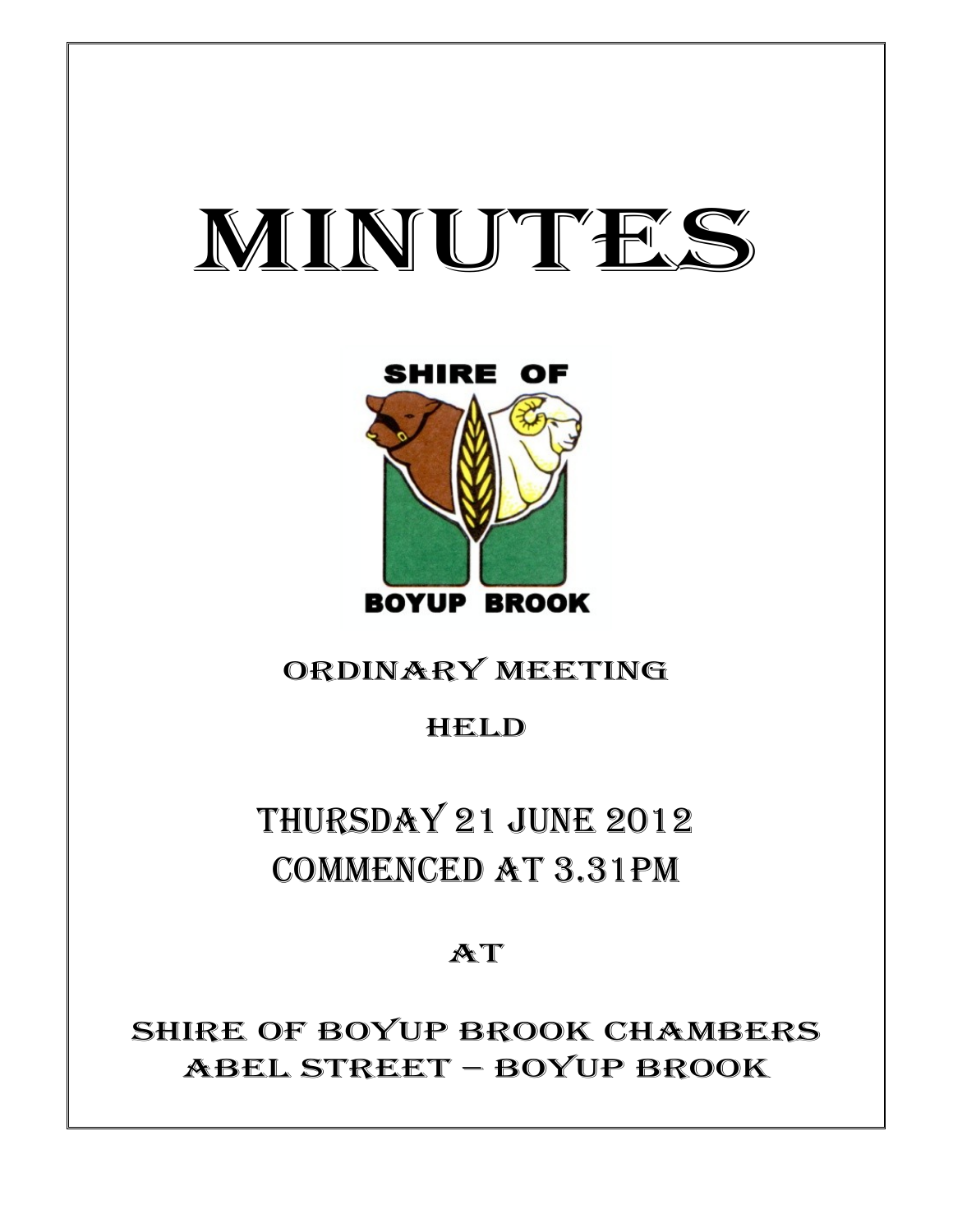### **TABLE OF CONTENTS**

| 1                       | RECORD OF ATTENDANCE/APOLOGIES/LEAVE OF ABSENCE PREVIOUSLY APPROVED 3                |  |
|-------------------------|--------------------------------------------------------------------------------------|--|
| 1.1                     |                                                                                      |  |
| 1.2                     |                                                                                      |  |
| 1.3                     |                                                                                      |  |
| $\mathbf{2}$            |                                                                                      |  |
| 2.1                     |                                                                                      |  |
| 2.2                     |                                                                                      |  |
| $\mathbf{3}$            |                                                                                      |  |
| $\overline{\mathbf{4}}$ |                                                                                      |  |
| 5                       |                                                                                      |  |
| 6                       |                                                                                      |  |
| $\overline{7}$          |                                                                                      |  |
| 8                       |                                                                                      |  |
| 8.1                     |                                                                                      |  |
| 8.2                     |                                                                                      |  |
| 8.3                     |                                                                                      |  |
| 9.1                     | 9.1.1                                                                                |  |
| 10                      |                                                                                      |  |
| 11                      | URGENT BUSINESS BY APPROVAL OF THE PRESIDENT OR A MAJORITY OF COUNCILLORS PRESENT 37 |  |
| 12                      |                                                                                      |  |
| 13                      |                                                                                      |  |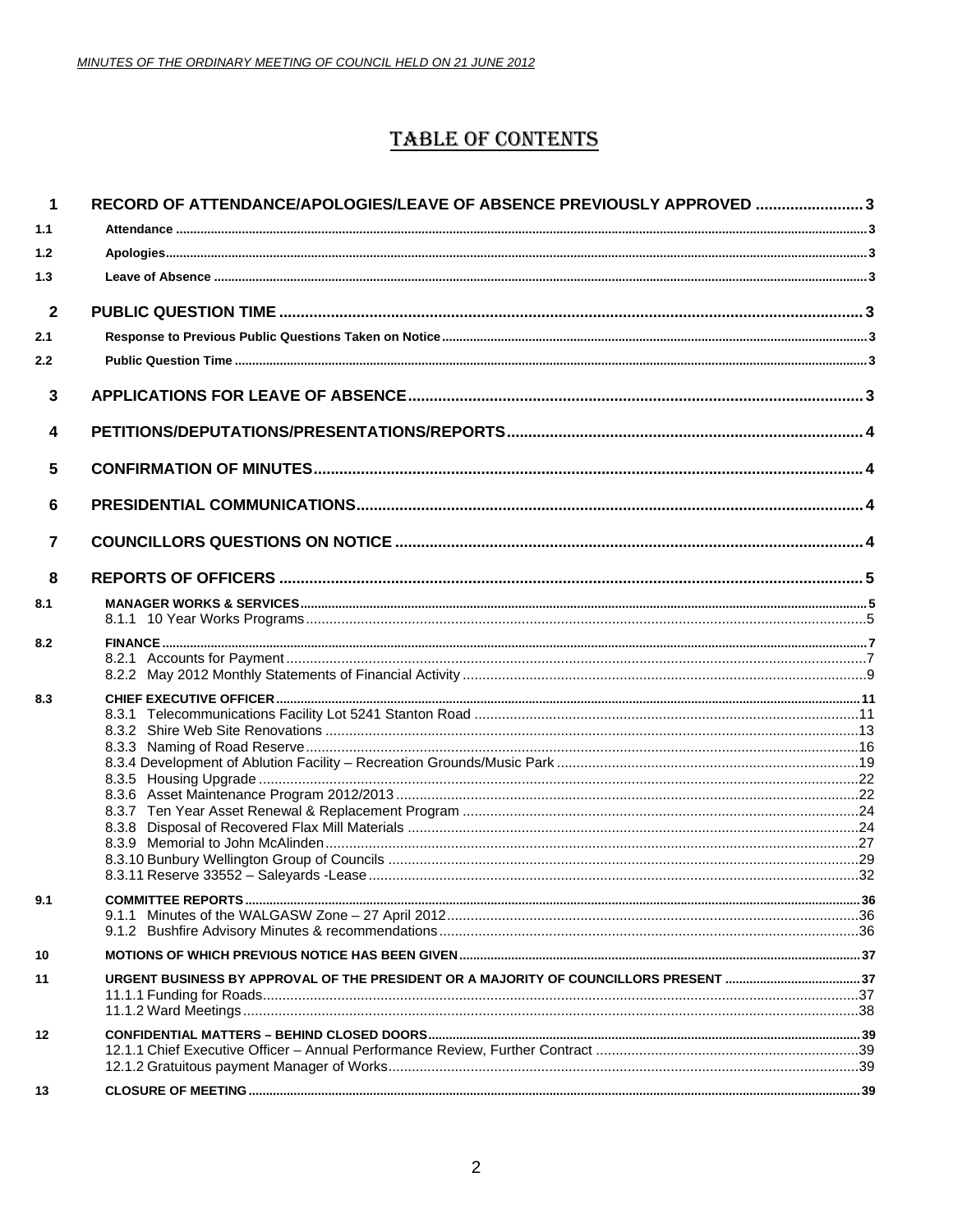#### <span id="page-2-0"></span>**1 RECORD OF ATTENDANCE/APOLOGIES/LEAVE OF ABSENCE PREVIOUSLY APPROVED**

#### **1.1 Attendance**

Cr M Giles Cr K Moir – Deputy Shire President Cr G Aird Cr E Biddle Cr P Kaltenrieder Cr B O'Hare Cr T Oversby Cr R Walker

- STAFF: Mr Alan Lamb (Chief Executive Officer) Mr John Eddy (Manager of Works & Services) Mr Rob Staniforth-Smith (Senior Technical Officer) Mrs Maria Lane (Executive Assistant)
- PUBLIC: Sargeant Jenny Sara arrived at 3.30pm and left at 3.45pm Josh Humble arrived at 3.30pm and left at 3.45pm Fritz Guago arrived at 3.30pm and left at 3.45pm
- **1.2 Apologies**
- **1.3 Leave of Absence**

#### **2 PUBLIC QUESTION TIME**

#### **2.1 Response to Previous Public Questions Taken on Notice**

Nil

#### **2.2 Public Question Time**

### **3 APPLICATIONS FOR LEAVE OF ABSENCE MOVED: Cr O'Hare SECONDED: Cr Biddle**

**That Cr Giles and Cr Kaltenrieder be granted leave of absence for the July 2012 ordinary meeting of Council.** 

**CARRIED 8/0 Res 075/12**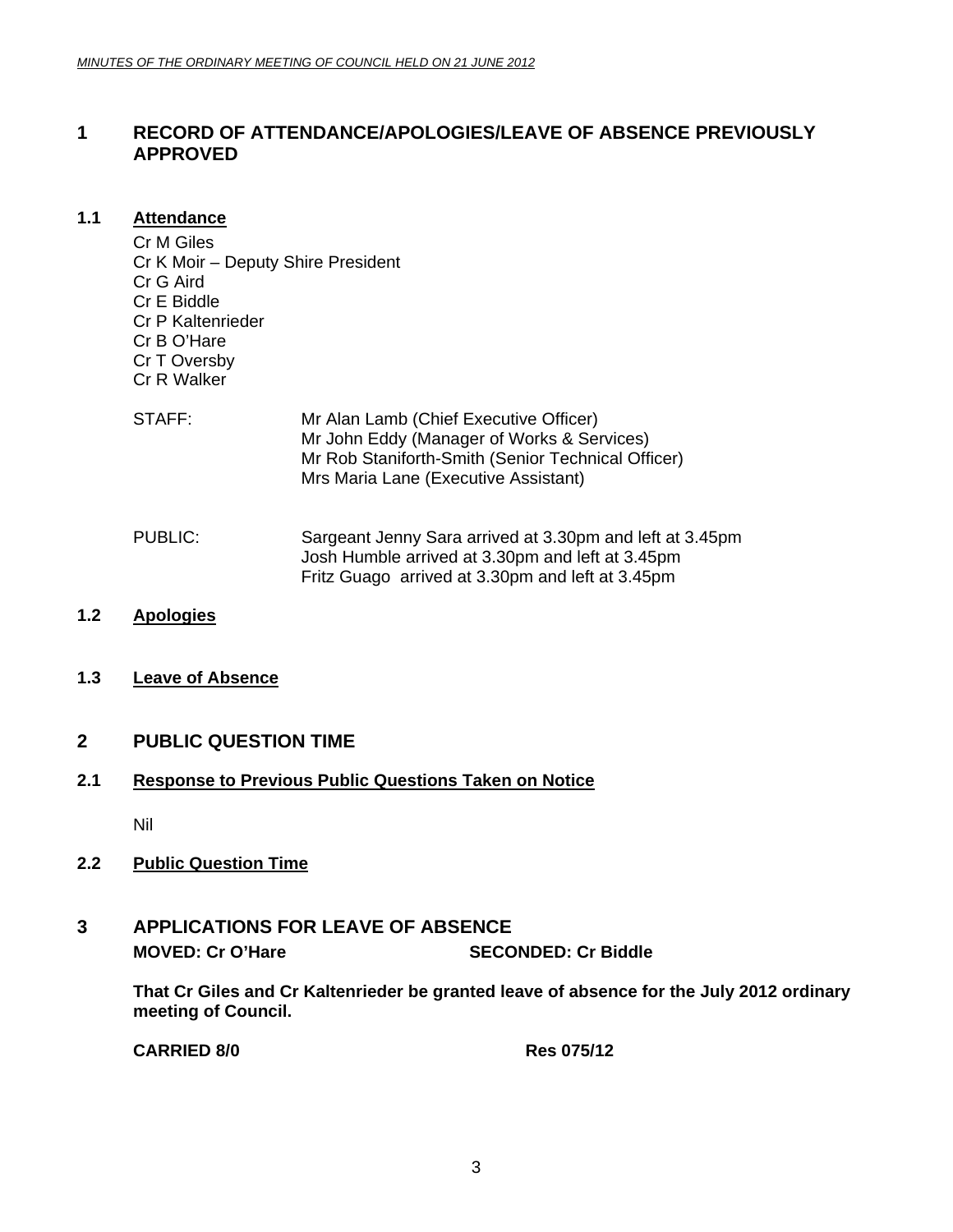#### <span id="page-3-0"></span>**4 PETITIONS/DEPUTATIONS/PRESENTATIONS/REPORTS**

Cr Biddle attended the Boyup Brook Tourism Association meeting, the Strategic Plan has been finalised and they are currently working on the Business Plan.

Cr O'Hare informed Council that the Community Resource Centre has received a contract from the Government Department to supply training.

#### **5 CONFIRMATION OF MINUTES**

#### **5.1 Ordinary Meeting of Council - Thursday 17 May 2012**

#### **COUNCIL DECISION & OFFICER RECOMMENDATION**

#### **MOVED: Cr Kaltenrieder SECONDED: Cr Moir and SECONDED: Cr Moir**

**That the minutes of the Ordinary Meeting of Council held on Thursday 17 May 2012 be confirmed as an accurate record subject to the following amendment:** 

• **Resolution 065/12 – delete Cr Oversby and substitute Cr Aird** 

#### **CARRIED 8/0 Res 076/12**

#### **6 PRESIDENTIAL COMMUNICATIONS**

Attended the Regional Road Group meeting.

Attended a meeting with Mr Andrew Murray, Chairman of the Regional Development Trust, and Graeme Basejou, Manager Infrastructure and Enterprise South West Development Commission about the Country Local Government Fund (benefits to Councils and future).

#### **7 COUNCILLORS QUESTIONS ON NOTICE**

Standing Orders provide as follows:

#### **7.1 Questions of Which Due Notice Has to be Given**

- 7.1.1 Any Councillor seeking to ask a question at any meeting of the Council shall give written notice of the specific question to the Chief Executive Officer at least 24 hours before publication of the business paper.
- 7.1.2 All questions and answers shall be submitted as briefly and concisely as possible, and no discussion shall be allowed thereon.

#### **7.2 Questions Not to Involve Argument or Opinion**

In putting any question, no argument or expression of opinion shall be used or offered, nor any facts stated, except those necessary to explain the question.

Question from Cr Walker: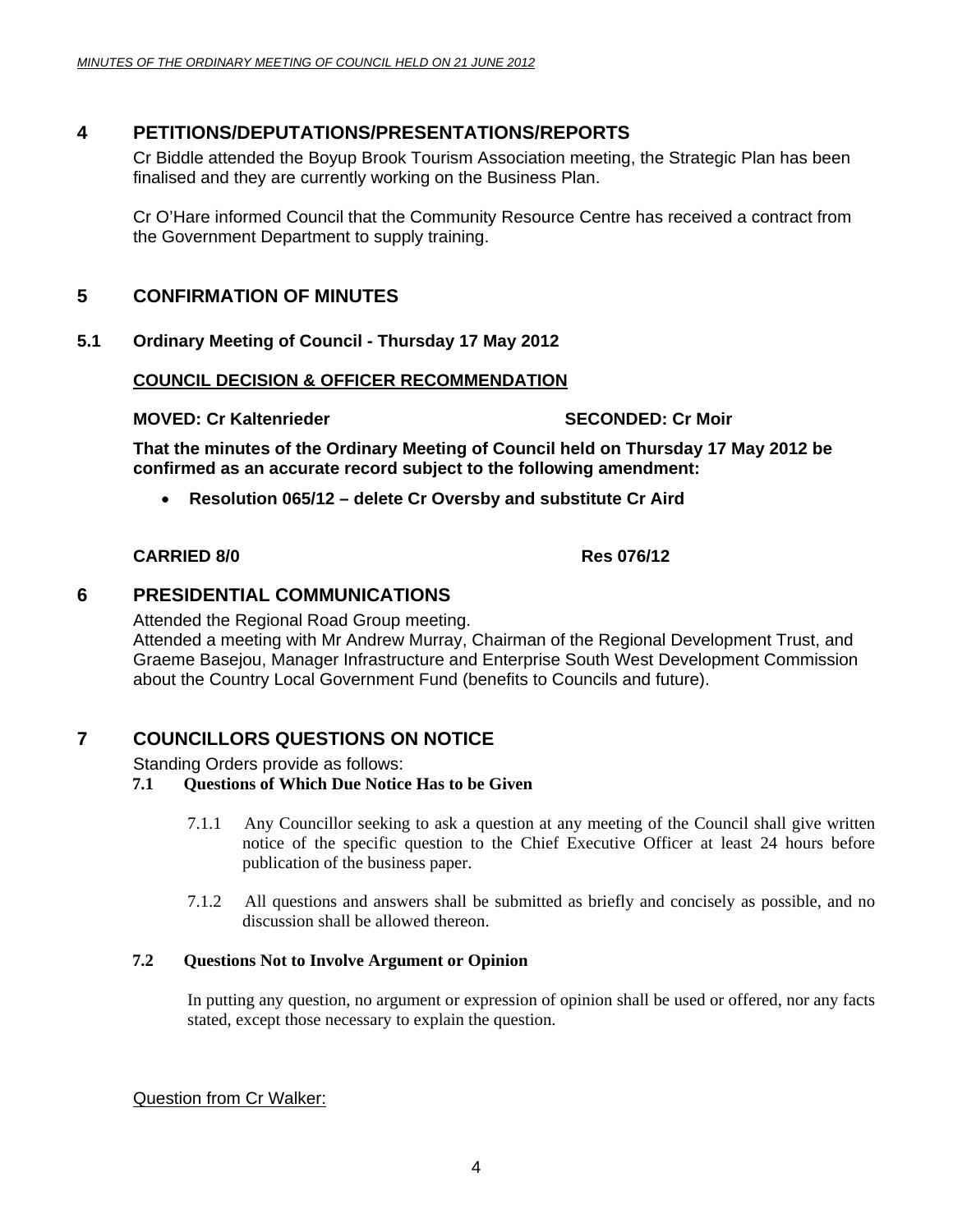<span id="page-4-0"></span>What is being done about the two 90 degree bends on Cunningham Road where Mr Ian Affleck has offered to do a land swap to put the road on its original alignment?

#### Answer from Manager of Works:

Further to discussions with Mr Ian Affleck to realign Cunningham Road Wilga it is proposed to submit the proposal to the Council for consideration in the 2012/2013 budget. As explained to Mr Affleck it is not just a matter of exchanging the land and constructing the road, legal and survey costs need to be established before an estimated cost can be presented to the Council.

Reverse curve warning signs are to be installed advising of the current road configuration.

#### **8 REPORTS OF OFFICERS**

#### **8.1 MANAGER WORKS & SERVICES**

 **8.1.1 10 Year Works Programs** 

| Location:                       | Shire of Boyup Brook                                                                                                                      |
|---------------------------------|-------------------------------------------------------------------------------------------------------------------------------------------|
| <b>Applicant:</b>               | Not applicable                                                                                                                            |
| <i>File:</i>                    |                                                                                                                                           |
| Disclosure of Officer Interest: | None                                                                                                                                      |
| Date:                           | 8 June 2012                                                                                                                               |
| Author:                         | John Eddy - MWKS                                                                                                                          |
| <b>Authorizing Officer:</b>     | Alan Lamb - Chief Executive Officer                                                                                                       |
| Attachments:                    | 10 year resheeting program, 10 year reseal program,<br>10 year maintenance program, 10 year footpath<br>program, 10 year widening program |

#### **SUMMARY**

The purpose of this report is to put the 10 year Works Programs to Council for adoption as a basis for budget development and inclusion in the Integrated Planning Project.

#### **BACKGROUND**

As a requirement of the Integrated Planning program the 10 year Works Programs form an integral part of the budget preparation process.

The 10 year Works Programs are revised annually to accommodate changes to proposed works projects and budget considerations.

#### **COMMENT**

The 10 year Works Programs have been prepared for the 2012/2013 budget considerations and future years costing have been calculated in terms of current dollar values.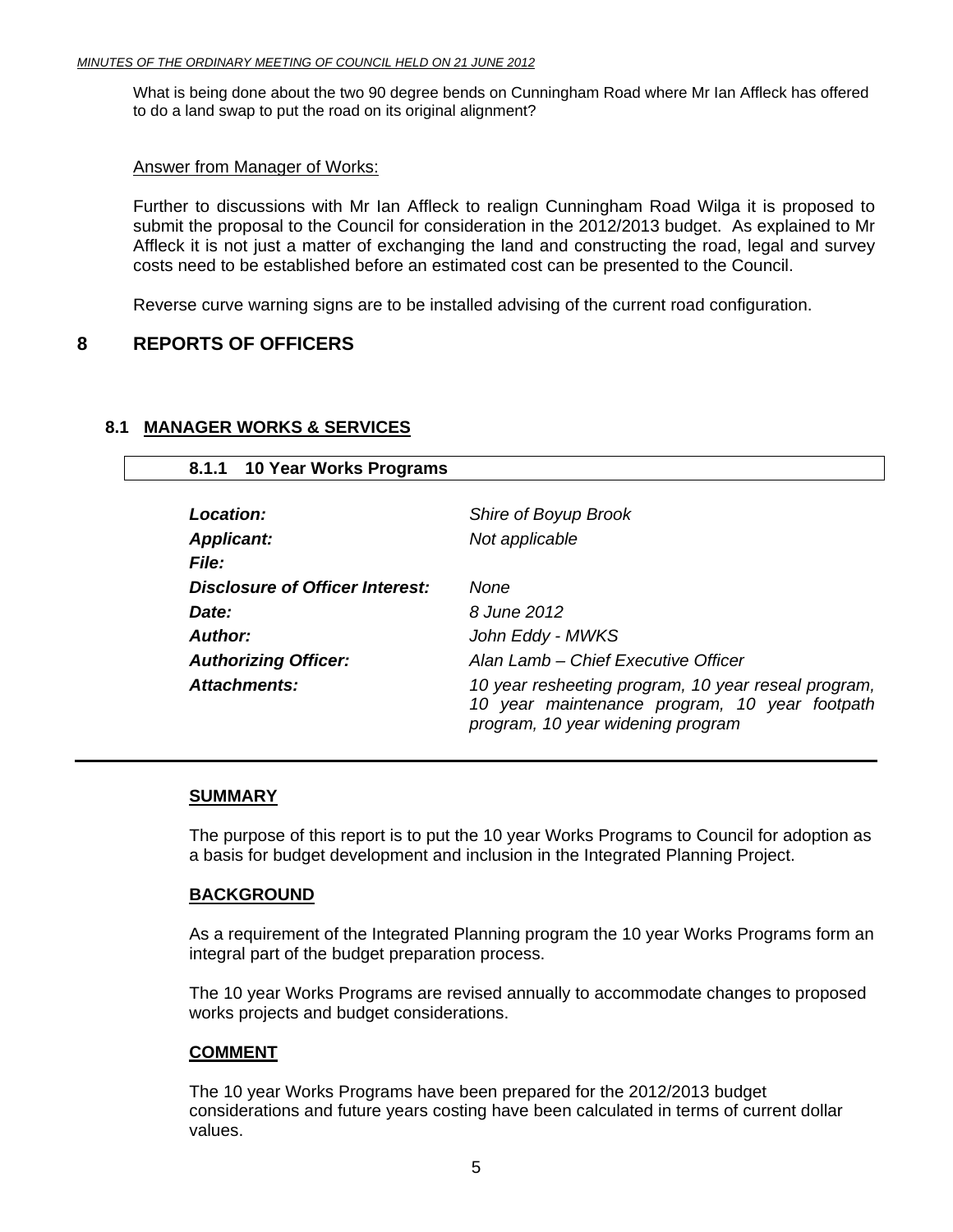As previously noted the Works Programs will be revised annually so that budget estimates can be adjusted to current dollar values.

#### **CONSULTATION**

Chief Executive Officer

#### **STATUTORY OBLIGATIONS**

Nil

#### **POLICY IMPLICATIONS**

Nil

#### **BUDGET/FINANCIAL IMPLICATIONS**

Nil

#### **STRATEGIC IMPLICATIONS**

2008 – 2013 Strategic Plan Action Plan No 1.2 – B Develop a five Year Works Plan

#### **SUSTAINABILITY IMPLICATIONS**

- ¾ **Environmental** There are no known significant environmental issues ¾ **Economic** There are no known significant economic issues
- ¾ **Social** There are no known significant social issues

#### **VOTING REQUIREMENTS**

Simple Majority

#### **COUNCIL DECISION & OFFICER RECOMMENDATION**

**MOVED: Cr Oversby SECONDED: Cr Biddle** 

**That the Council adopt the 2012/2013 to 2021/2022 Ten Year Works Programs as presented for budget development and inclusion in the Strategic Plan.** 

**CARRIED 8/0 Res 077/12**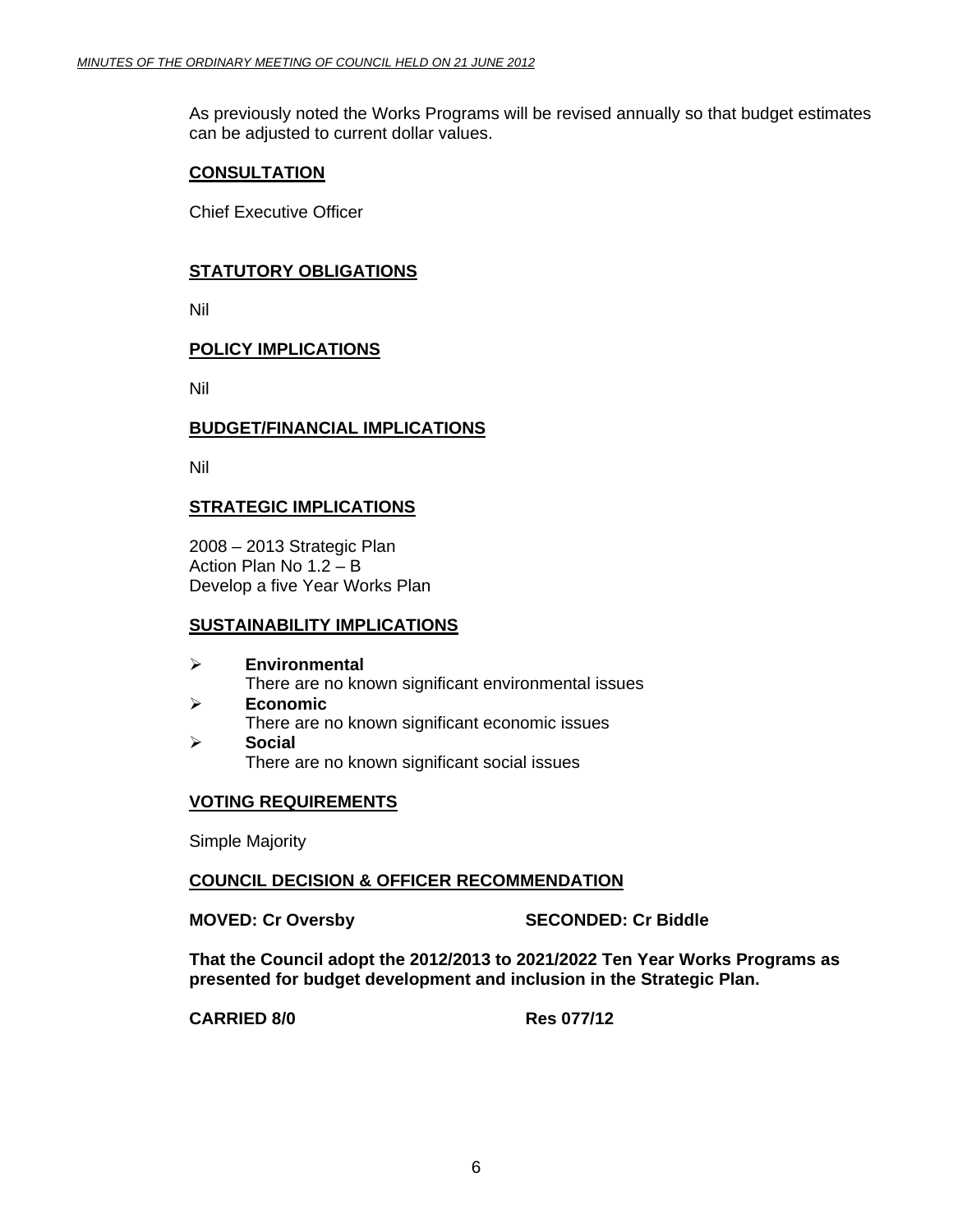#### <span id="page-6-0"></span>**8.2 FINANCE**

| <b>Location:</b>                | Not applicable                      |
|---------------------------------|-------------------------------------|
| <b>Applicant:</b>               | Not applicable                      |
| <b>File:</b>                    | FM/1/002                            |
| Disclosure of Officer Interest: | None                                |
| Date:                           | 11 June 2012                        |
| Author:                         | Kay Raisin - Finance Officer        |
| <b>Authorizing Officer:</b>     | Alan Lamb - Chief Executive Officer |
| Attachments:                    | Yes – List of Accounts Paid         |

#### **SUMMARY**

Report recommends the acceptance and approval of the Schedule of Accounts for Payment.

#### **BACKGROUND**

Invoices have been received during the month of May 2012.

#### **COMMENT**

Accounts are presented for consideration or where paid by direct debit pursuant to the Council's "Authorisation to Make Payments" policy.

#### **CONSULTATION**

Nil

#### **STATUTORY OBLIGATIONS**

Local Government (Financial Management) Regulations Act 1009, Regulation 12; and Regulations 13(3) (a) (b); 13(1); and 13(4).

#### **POLICY IMPLICATIONS**

Accounts are presented for consideration or where paid by direct debit pursuant to the Council's "Authorization to Make Payments" policy.

#### **BUDGET/FINANCIAL IMPLICATIONS**

Account payments are in accordance with the adopted budget for 2011/12 or authorized by separate resolution.

#### **STRATEGIC IMPLICATIONS**

Nil

#### **VOTING REQUIREMENTS**

Simple Majority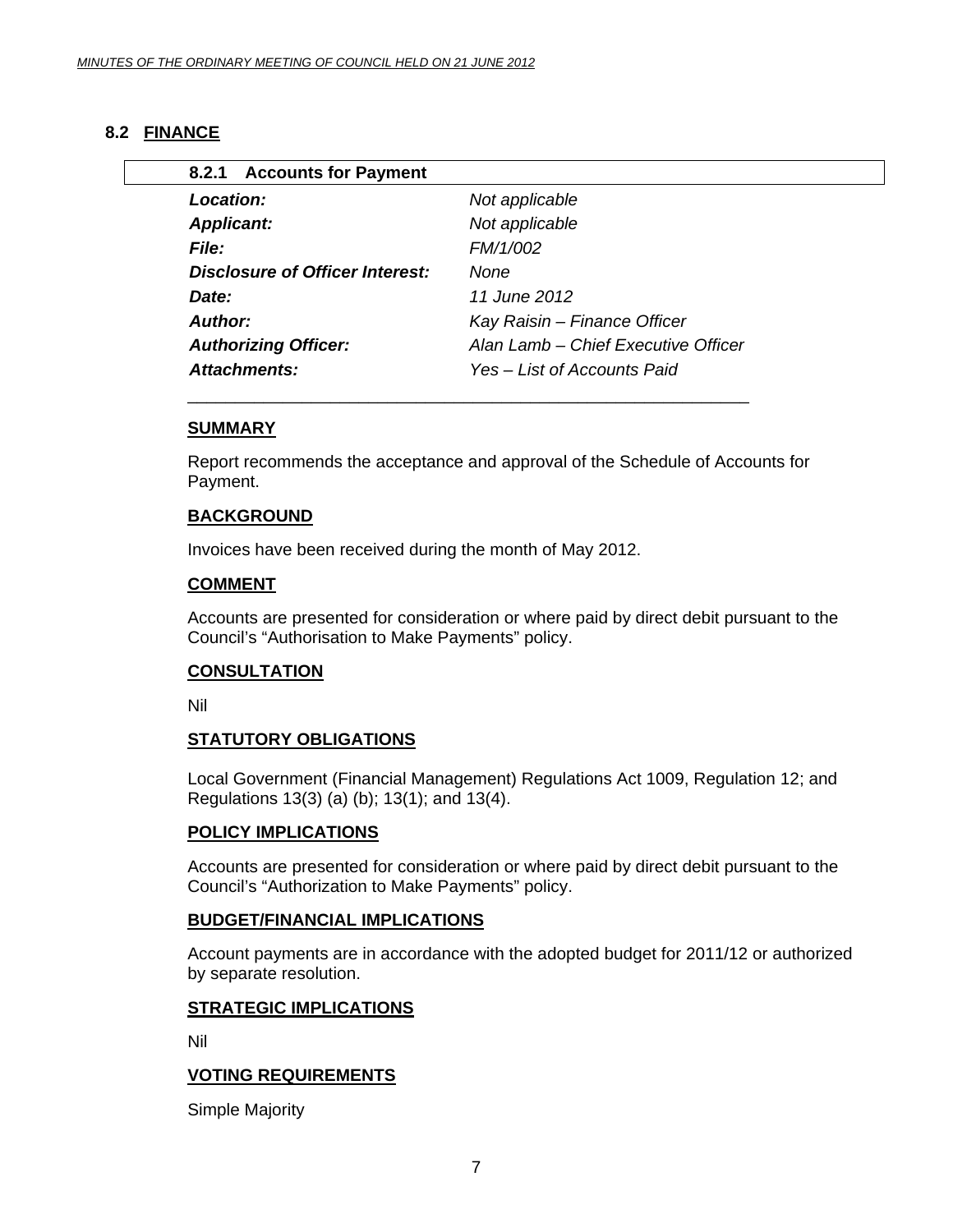#### **COUNCIL DECISION & OFFICER RECOMMENDATION – ITEM 8.2.1**

#### **MOVED: Cr O'Hare SECONDED: Cr Walker**

**That the payment of accounts for May 2012 as presented totalling \$444,614.88and as represented by cheque voucher numbers 18982-19000 totalling \$49,467.69 and accounts paid by direct electronic payments through the Municipal Account totalling \$212,944.22 be endorsed.** 

**CARRIED 8/0 Res 078/12**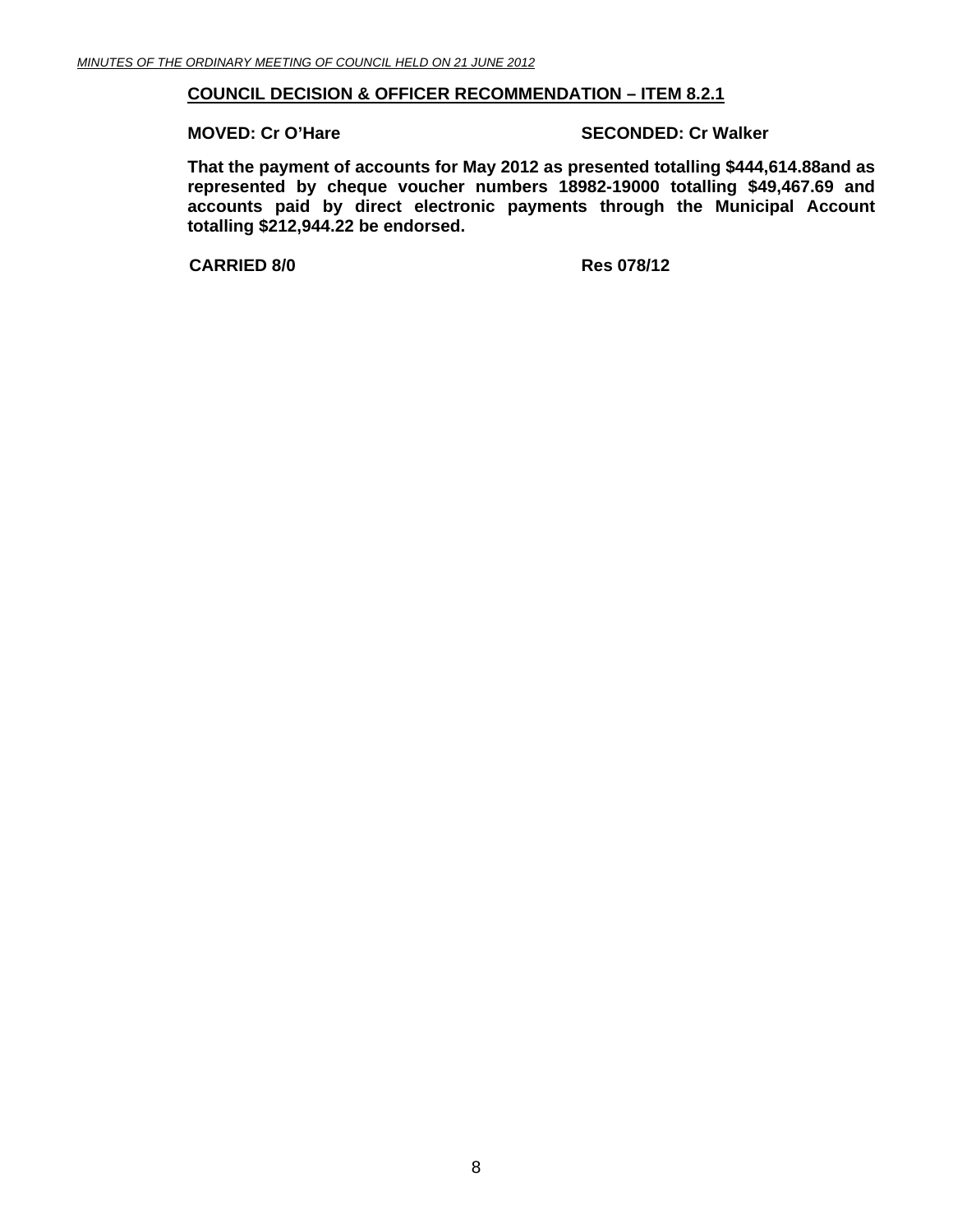<span id="page-8-0"></span>

| 8.2.2 May 2012 Monthly Statements of Financial Activity              |                                                                                                |  |
|----------------------------------------------------------------------|------------------------------------------------------------------------------------------------|--|
| Location:                                                            | Not applicable                                                                                 |  |
| <b>Applicant:</b>                                                    | Not applicable                                                                                 |  |
| <i>File:</i>                                                         | FM/10/003                                                                                      |  |
| <b>Disclosure of Officer Interest:</b>                               | None                                                                                           |  |
| Date:                                                                | <i>11 June 2012</i>                                                                            |  |
| <b>Author:</b><br><b>Authorizing Officer:</b><br><b>Attachments:</b> | Kay Raisin - Finance Officer<br>Alan Lamb - Chief Executive Officer<br>Yes - Financial Reports |  |

### **SUMMARY**

Report recommends Council receive the Statement of Financial Activities and the Net Current Assets for the month ended 31 May 2012. **BACKGROUND**

Section 6.4 of the Local Government Act 1995 places financial reporting obligations on local government operations.

Regulation 34 (1)–(4) of the Local Government (Financial Management) Regulations 1996 requires the local government to prepare a 'Monthly Statement of Financial Activity'.

The regulations also prescribe the content of the report.

The reports are attached.

#### **COMMENT**

Nil

#### **CONSULTATION**

Nil

#### **STATUTORY OBLIGATIONS**

Local Government (Financial Management) Regulations 1996, s34 (1) (a) Local Government (Financial Management) Regulations 1996, s34 (2) (a) (b)

#### **POLICY IMPLICATIONS**

Nil

#### **BUDGET/FINANCIAL IMPLICATIONS**

Nil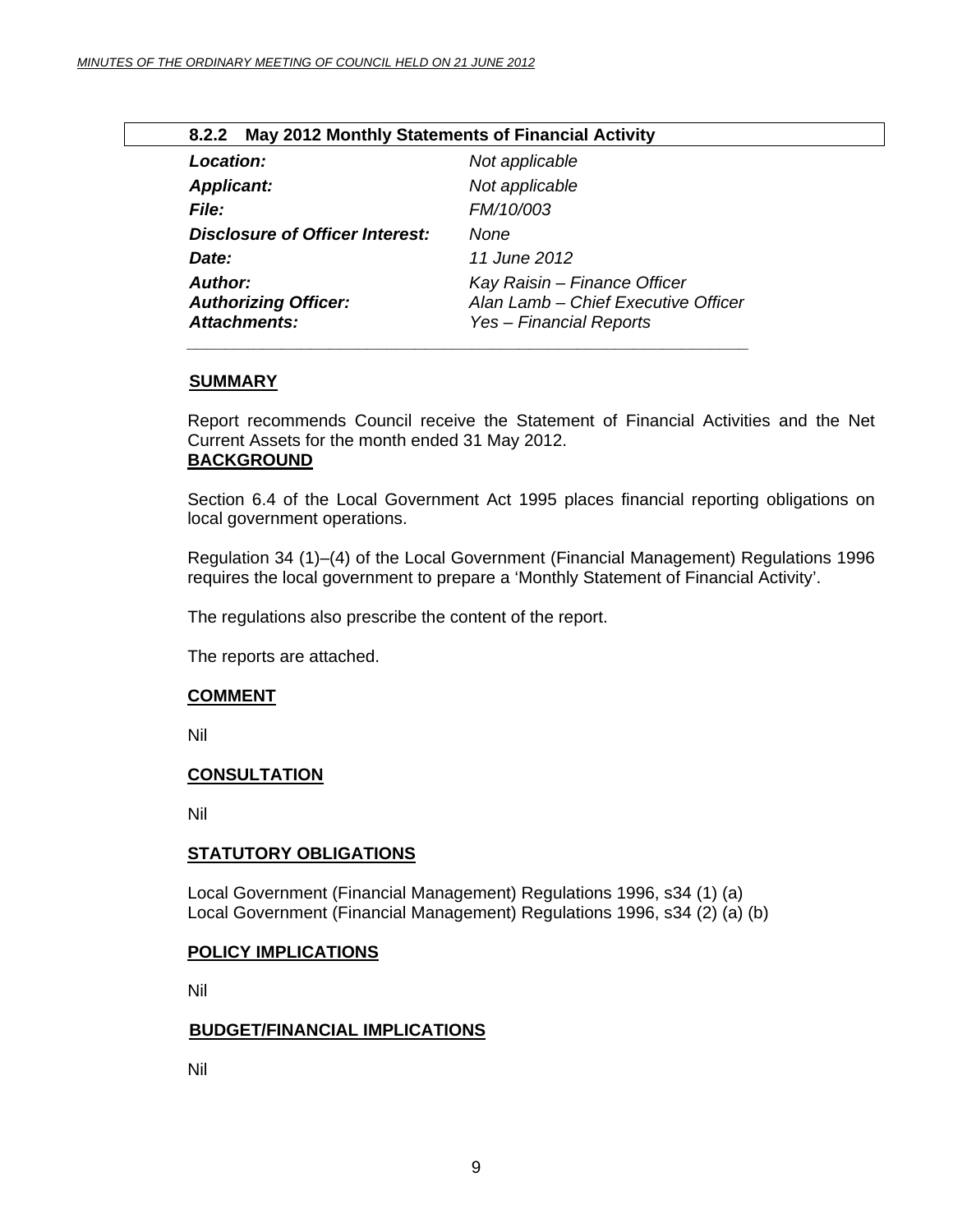#### **STRATEGIC IMPLICATIONS**

Nil

#### **VOTING REQUIREMENTS**

Simple Majority

#### **COUNCIL DECISION & OFFICER RECOMMENDATION – ITEM 8.2.2**

**MOVED: Cr Moir** SECONDED: Cr Oversby

**That the May 2012 Monthly Statements of Financial Activity and Statement of Net Current Assets as presented, be received.** 

**CARRIED 8/0 Res 079/12**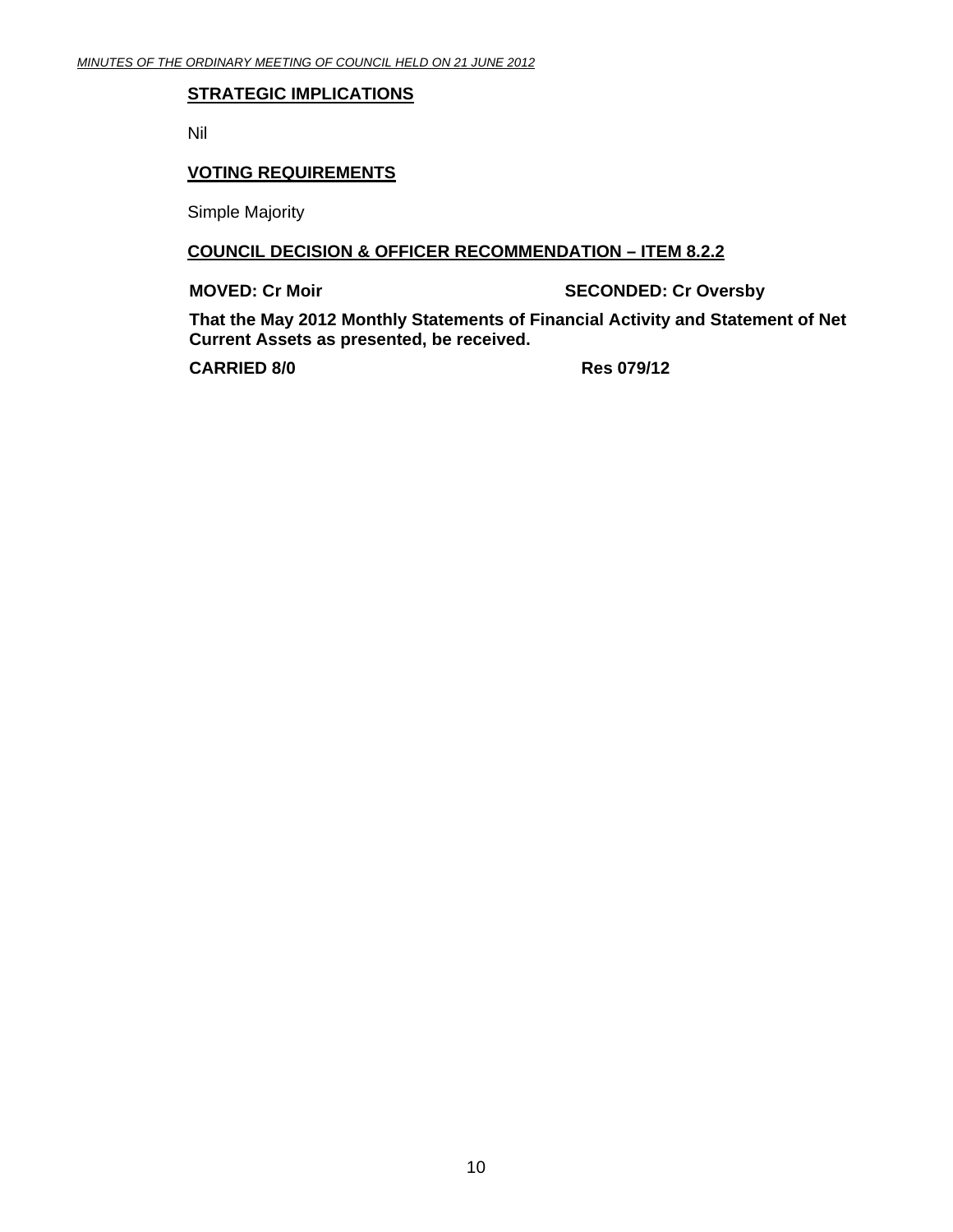**8.3.1 Telecommunications Facility Lot 5241 Stanton Road** 

#### <span id="page-10-0"></span>**8.3 CHIEF EXECUTIVE OFFICER**

### *Location: Lot 5241 Stanton Road Applicant: Aurecon Australia Pty Ltd on behalf of Optus File: AS9480 Disclosure of Officer Interest: None Date: 12th June Author: Geoffrey Lush (Council's Consultant Planner) Authorizing Officer: A Lamb Attachments: None*

 *\_\_\_\_\_\_\_\_\_\_\_\_\_\_\_\_\_\_\_\_\_\_\_\_\_\_\_\_\_\_\_\_\_\_\_\_\_\_\_\_\_\_\_\_\_\_\_\_\_\_\_\_\_\_\_\_\_\_\_\_\_\_\_\_\_\_\_\_\_\_\_\_* 

#### **SUMMARY**

Aurecon is seeking a two year time extension of the original approval granted by Council. There is no objection to the application.

#### **BACKGROUND**

The subject land Lot 5241 on Deposit Plan 81743 Stanton Road (see Attachment 1). Lot 5241 has a total land area of 125.3 ha and is owned by GA & JM Harris.

Optus proposes to construct a 60m telecommunications guyed mast tower adjacent to the existing Telstra guyed mast.

This matter was considered by Council at its Meeting of the 16<sup>th</sup> September 2010 resolved to grant approval for this development subject to a number of conditions. Condition 4 states that:

This approval shall expire if the development hereby permitted is not completed within two years of the date hereto, or within any extension of that time which, upon written application (made before or within 21 days after the expiry of the approval) to the Council, is granted by it in writing.

The date of the approval was the 20th September 2010.

#### **COMMENT**

Aurecon has been seeking similar time extensions for approvals granted in adjoining municipalities. There is no objection to the request.

#### **CONSULTATION**

None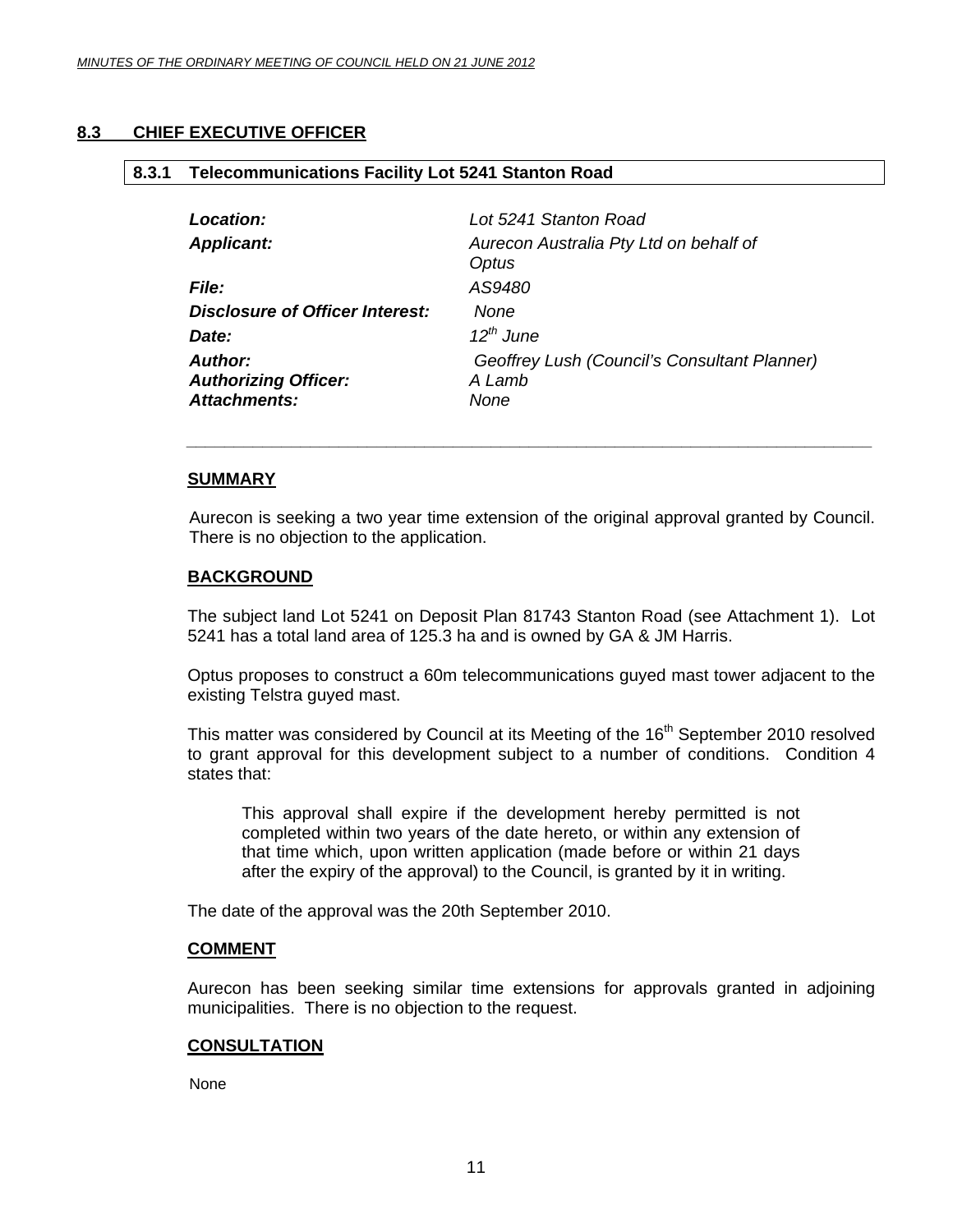#### **STATUTORY ENVIRONMENT**

The subject land is included in the Rural zone and a "Radio/T.V. Installation" is a discretionary (AA) use in the Rural zone.

#### **POLICY IMPLICATIONS** None

#### **FINANCIAL IMPLICATIONS**

None

#### **STRATEGIC IMPLICATIONS**

The provision of mobile phone services to the townsite has significant strategic benefits for the local community.

#### **VOTING REQUIREMENTS**

Simple Majority

#### **COUNCIL DECISION & OFFICER RECOMMENDATION – ITEM 8.3.1**

**MOVED: Cr Moir SECONDED: Cr Biddle** 

**That Council grant a time extension to the approval to development of a portion of Lot 5241 Stanton Road for the purpose of Telecommunications Infrastructure until the 20th September 2014.** 

**CARRIED 8/0 Res 080/12**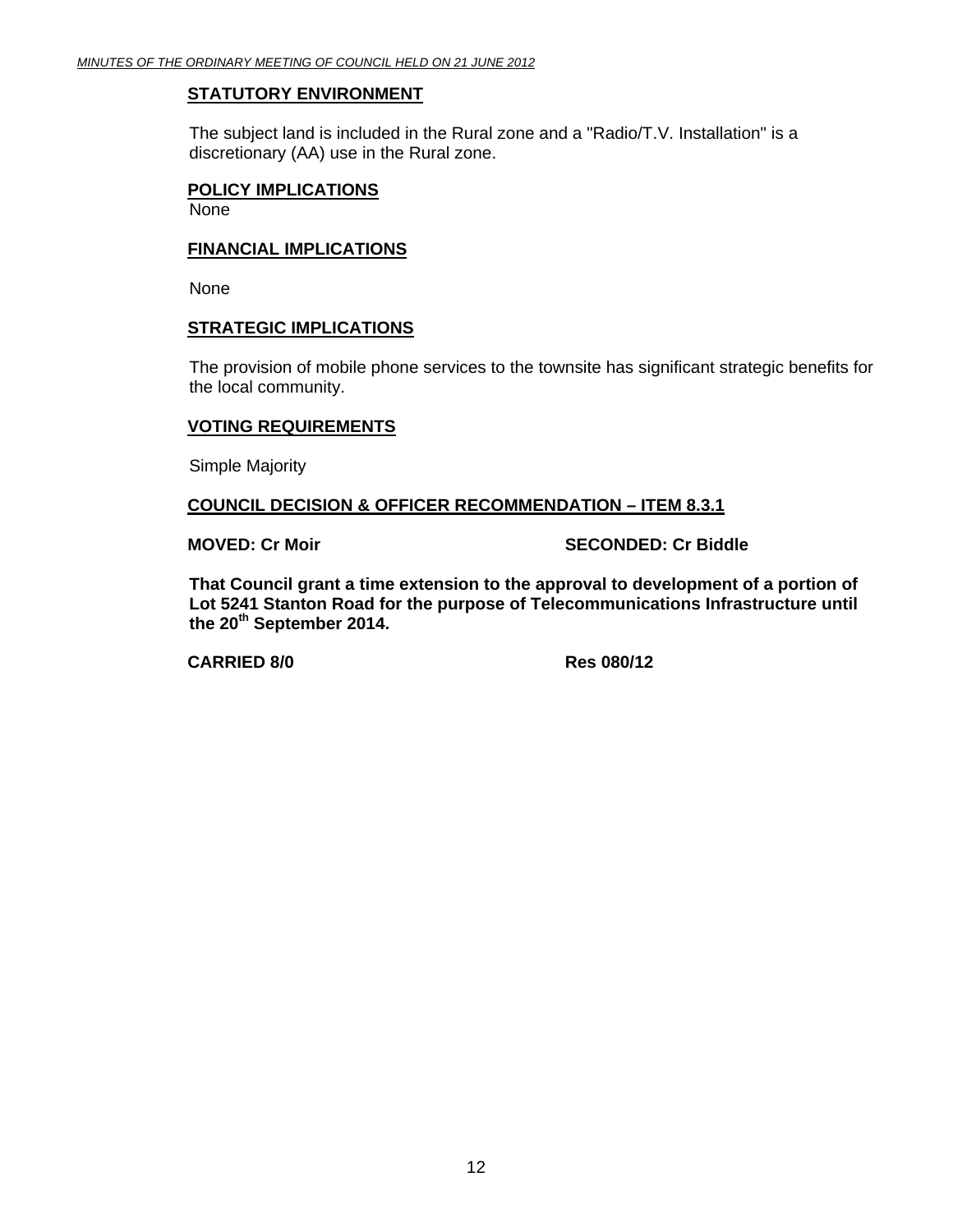#### **8.3.2 Shire Web Site Renovations**

<span id="page-12-0"></span>

| Location:                      | N/A                                               |
|--------------------------------|---------------------------------------------------|
| <b>Applicant:</b>              | N/A                                               |
| <i>File:</i>                   |                                                   |
| <b>Disclosure of Interest:</b> | Nil                                               |
| Date:                          | 11 June 2012                                      |
| <b>Author:</b>                 | G Carberry Manager Admin & Assets                 |
| <b>Authorizing Officer:</b>    | Alan Lamb - Chief Executive Officer               |
| <b>Appendices:</b>             | Quotes 1) Boyup Brook Community                   |
|                                | Resource Centre 2) Market Creations 3) Fleur Mead |

\_\_\_\_\_\_\_\_\_\_\_\_\_\_\_\_\_\_\_\_\_\_\_\_\_\_\_\_\_\_\_\_\_\_\_\_\_\_\_\_\_\_\_\_\_\_\_\_\_\_\_\_\_\_\_\_\_\_\_\_\_\_\_\_\_\_\_\_\_\_\_\_\_\_\_\_\_

#### **SUMMARY**

.

The purpose of this report is to present quotes for the website upgrade and maintenance in accordance to Councils resolution 055/12

#### **BACKGROUND**

The Website Renovations Advisory Committee was formed to investigate the current websites suitability for the need of the Council.

The minutes of said committee were accepted by Council in the April 2012 meeting with the following resolution being passed.

#### **MOVED: Cr Oversby SECONDED: Cr O'Hare**

 **That the minutes of the Website Renovations Advisory Committee meeting that was held on 17 April 2012 be received and Council endorse the recommendation and that costs and proposals be sought and bought back to Council.** 

#### **CARRIED 7/0 Res 055/12**

### **NOTE**

 **The Committee recommendation was as follows: That the Shire Council provides the resources to restructure the website and make provision for an ongoing maintenance and update programme.** 

#### **COMMENT**

Quotes have been requested from numerous sources including local and independent website designer and suppliers.

Suppliers were asked to quote on redesigning and maintaining the current Mysouthwest site and to quote for providing and maintaining a new site

The results have been placed in a table as a summary further detail is offered in the attached quotes.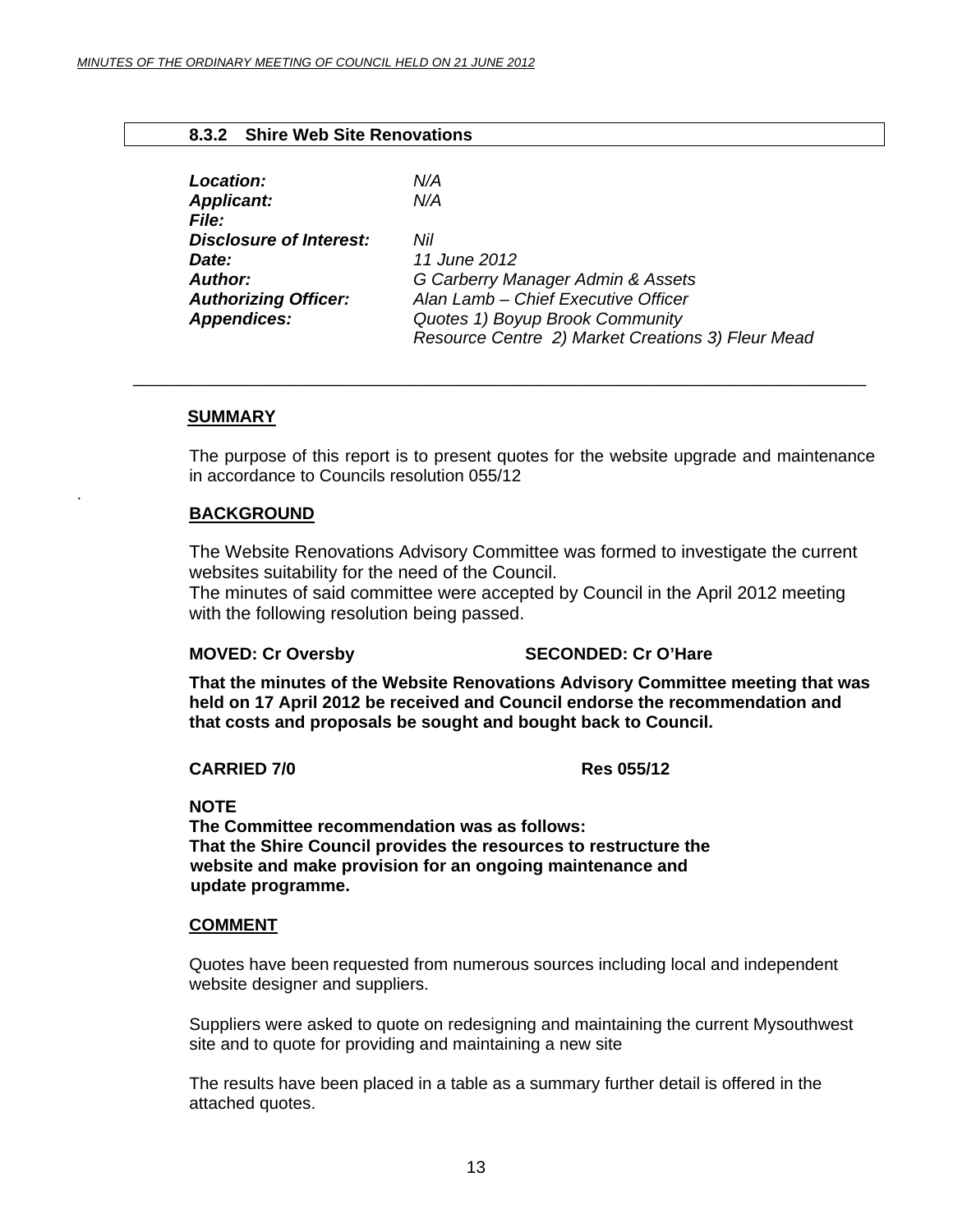| Supplier      | Redesign | Maintain         | Design     | Maintain          | <b>Host Current</b> | Host       |
|---------------|----------|------------------|------------|-------------------|---------------------|------------|
|               | Current  | Current          | <b>New</b> | <b>New Site</b>   |                     | <b>New</b> |
|               |          |                  | site       |                   |                     |            |
| Market        | No       | No.              | \$2574     | \$143/hr $^{(2)}$ | <b>No</b>           | \$528      |
| Creations     |          |                  |            |                   |                     |            |
| <b>BB CRC</b> | \$1820   | $$35/hr -$       | \$1820     | $$35/hr -$        | Mysouthwest         | <b>Not</b> |
|               |          | $1hr/week^{(3)}$ | (4)        | $1hr/week^{(3)}$  |                     | quoted     |
| F. Mead       | \$5850   | \$65/hr          | \$7800     | \$65/hr           | Mysouthwest         | Refer      |
|               |          |                  |            |                   |                     | quote      |

Notes (1) Base rate further costs subject to content being selected

- (2) Can provide manual/training and 3 months support \$1144
	- (3) Only 1 hour per week allocated
	- (4) Design work will be sub contracted no indication to whom
	- (5) No indication given of content of new site

Market Creation appears to be the best option for a new site as the quote is fully optioned allowing for greater flexibility in choice, although the ongoing cost \$143 per hour.

BB CRC are the cheapest option but have very little detail in their quote and will have to out source the design and building phase in comparison their quote appears to be low what would be expected.

F Mead has not given content details in her quote so it is hard to compare against Market Creations.

Of concern is, what appears to be, the amount of pressure being placed on Council by persons with direct input in to this process and having the chance of monetary gain from the outcome.

#### **CONSULTATION**

 Market Creations Boyup Brook Community Resource Centre F Mead Redback web design Staff Shire of Corrigin Staff Shire of Kojonup IT Staff Shire of Dardanup

#### **STATUTORY ENVIRONMENT**

Nil

#### **FINANCIAL IMPLICATIONS**

Currently one thousand dollars \$1000 is allocated for website costs in the 2011-2012 budget, dependent on choice of provider and hours time spent this will need to be substantially increased in future budgets.

#### **STRATEGIC IMPLICATIONS**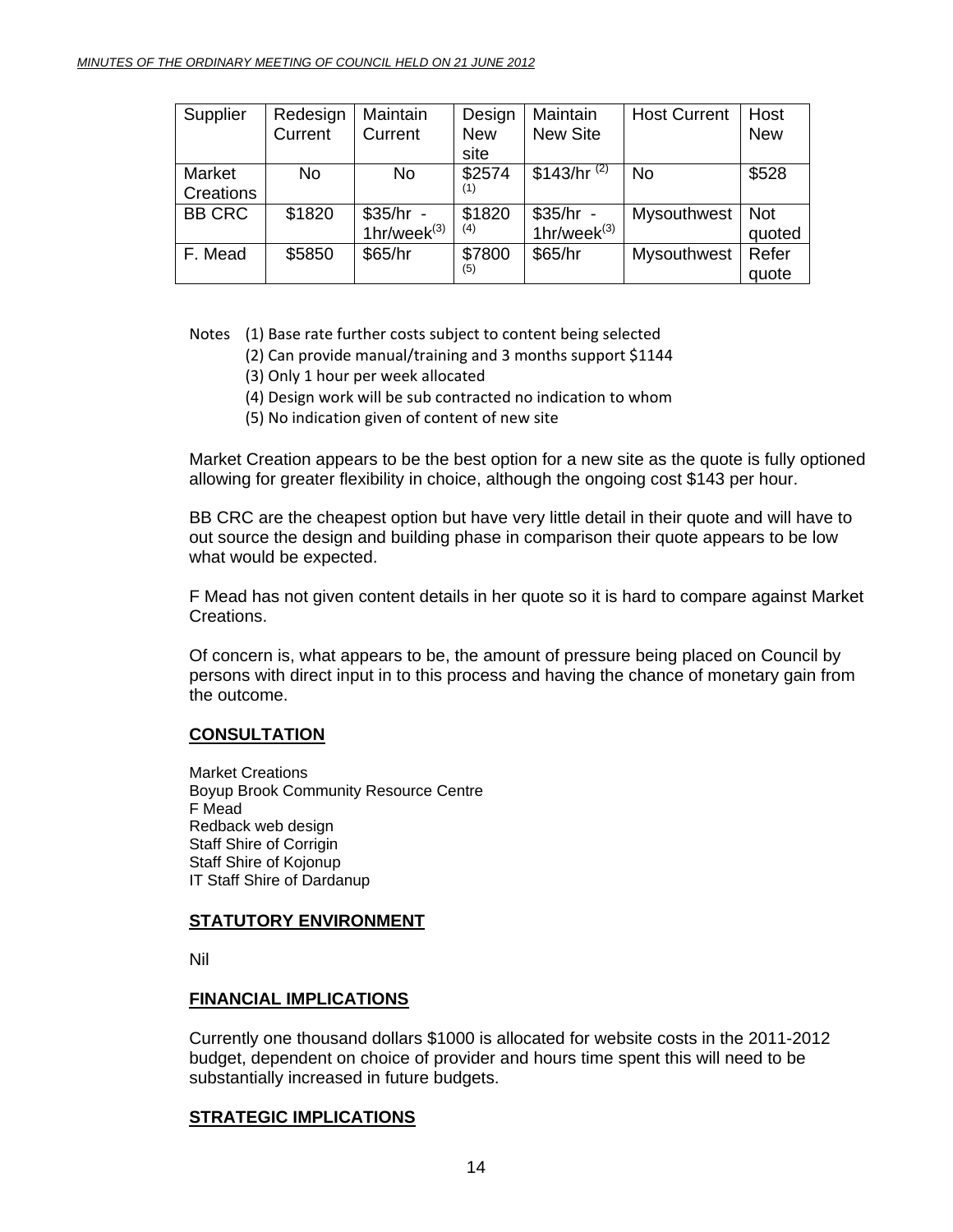Nil

#### **VOTING REQUIREMENTS**

Simple Majority

#### **COUNCIL DECISION & OFFICER RECOMMENDATION – ITEM 8.3.2**

**MOVED: Cr Moir** SECONDED: Cr Oversby

**That Council approach both Market Creations and F Mead for a prototype layout and design for Council's website showing possible content so that costs can be fully compared on an even basis.** 

#### **CARRIED 7/1 Res 081/12**

#### **Request for Vote to be recorded**

Cr Biddle requested that the vote of all Councillors be recorded.

**For Against Cr Aird Cr Biddle Cr Giles Cr Oversby Cr O'Hare Cr Walker Cr Kaltenrieder Cr Moir**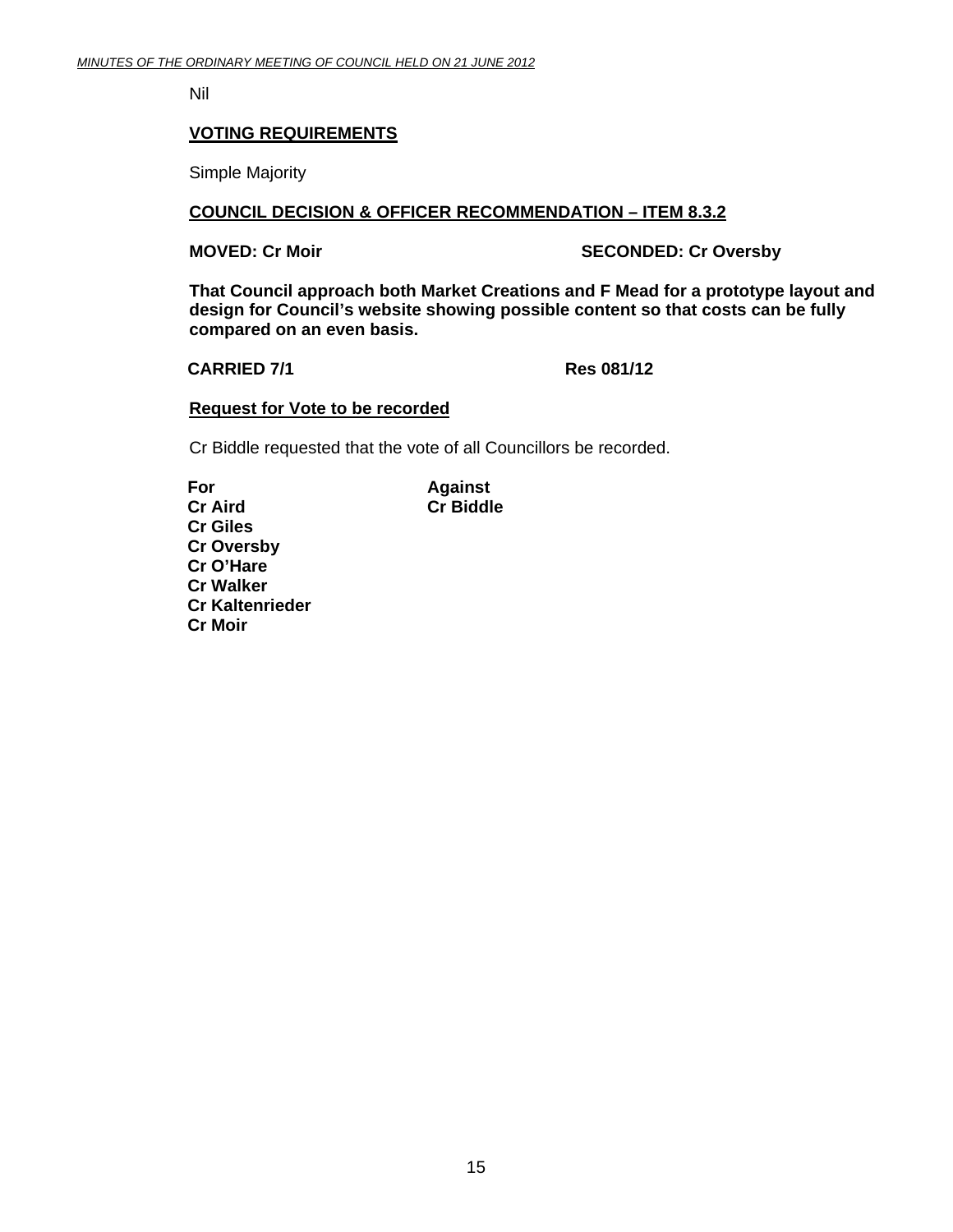#### <span id="page-15-0"></span>**Impartiality Interest**

Rob Staniforth-Smith declared an impartiality interest in the following item due to family supplying suggestions for road names.

| <b>Naming of Road Reserve</b><br>8.3.3 |                                     |
|----------------------------------------|-------------------------------------|
| Location:                              | N/A                                 |
| <b>Applicant:</b>                      | N/A                                 |
| <b>File:</b>                           |                                     |
| <b>Disclosure of Interest:</b>         | Nil                                 |
| Date:                                  | 10 June 2012                        |
| Author:                                | G Carberry Manager Admin & Assets   |
| <b>Authorizing Officer:</b>            | Alan Lamb - Chief Executive Officer |
| <b>Appendices:</b>                     | Map                                 |

#### **SUMMARY**

The purpose of this report is to recommend the name for a road reserve to the Geographical Names committee, which was omitted during the approval process of a subdivision by RJ & CM Beatty on land east of Kulikup South Road in 2008.

#### **BACKGROUND**

Application No 135099 was submitted for the subdivision of Nelson Location 2998 in 2007 and completed in 2008. At no stage of the planning or approval process was a name recommended for this to be a constructed road.

The Geographical Locations Committee policy states:

#### **Selection of Names**

**Suitable Names -** Preferred sources of names include names from Aboriginal languages currently or formerly identified with the general area, pioneers of the State or area, citizens who have made a significant community contribution*,* war casualty lists and thematic names (eg nautical, sporting etc)*.* Ethnic and gender diversity is encouraged*.* Given/first and surname combinations are suitable only if the surname alone cannot be used because of duplication. All name proposals must clearly identify the origin of the name and provide relevant references to allow for the verification of the name.

**Unsuitable Names -** Names characterised as follows are to be avoided given/first names, corrupted, unduly cumbersome or difficult to pronounce names, obscene, derogatory, racist or discriminating names, company or commercialised names (unless in an historical context).

**Name Duplication -** Name duplication within local governments or adjoining local governments shall be avoided. When a duplicated name is proposed elsewhere, it must not be duplicated more than 5 times in the metropolitan region, must be at least 10 km from the existing duplication and must have a different road type. These exclusions apply to similar sounding or written names, and also apply to those within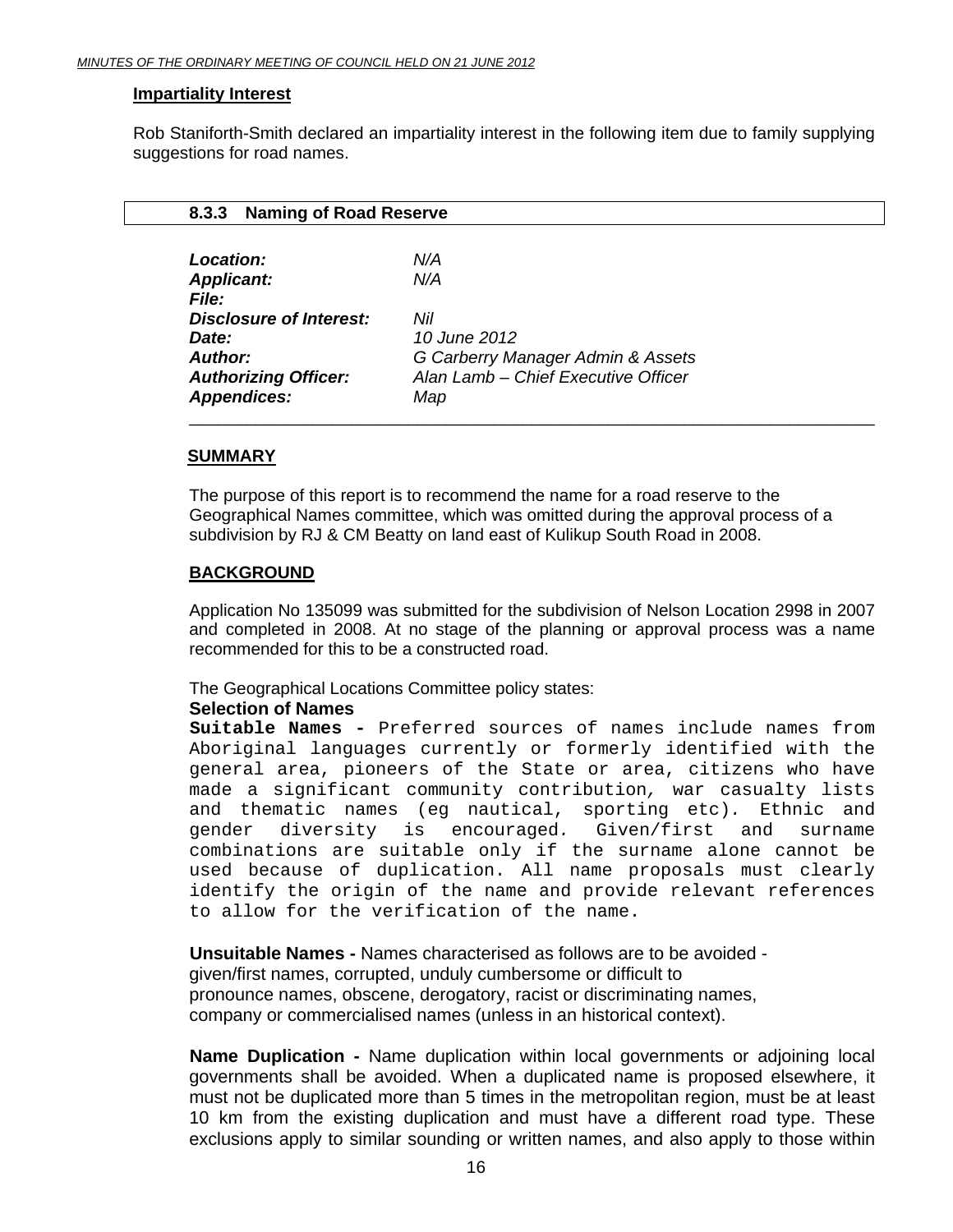similar sounding suburbs even if more than 10 km away. In rural areas the distance should be at least 50 km away.

**Names of Living Persons -** The names of living persons are not normally suitable for road names, and if proposed will be subject to a more rigorous selection process. The proposal must be accompanied by comprehensive biographical details including details of community involvement, and also an indication of strong community support for the proposed name.

#### **COMMENT**

Currently the only acceptable name on the Shires Road Naming Policy is Synnott, this would seem to be an inappropriate name for this location.

Consultations with local persons including the sub divider have rendered the following suggestions:-

Clifton Road: Named after Jack Clifton who ran the Kulikup Saw Mill for many years from the reserve immediately to the North (where Red Gum Pool Rd joins Kulikup South). The mill employed half of Kulikup. Mrs Clifton was a nurse and together with Jack, who had the only car in the district they acted as the first aid post.

Torrie Road (one of the earliest settlers)

Fairbrass Road (arrived on the same ship as the Torrie's)

Hart Road (ran the Kulikup Store for many years) was also suggested but already exists.

#### **CONSULTATION**

 June Gronow - Geospatial Information Officer Geographic Names Location Products and Services **Landgate** R Beatty

 R Fairbrass Staniforth Smith Family

#### **STATUTORY ENVIRONMENT**

Nil

#### **FINANCIAL IMPLICATIONS**

Nil

#### **STRATEGIC IMPLICATIONS**

Nil

#### **VOTING REQUIREMENTS**

Simple Majority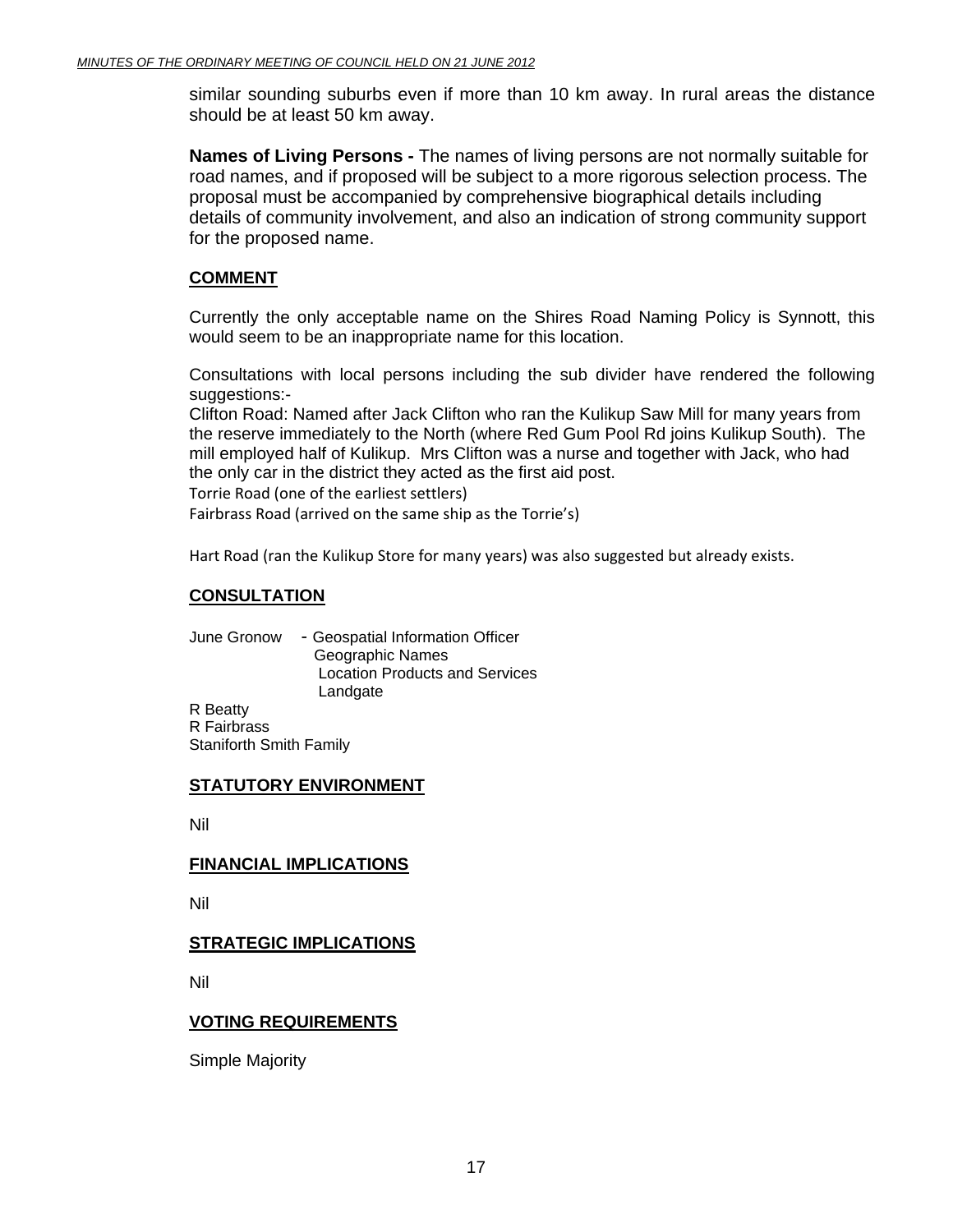#### **COUNCIL DECISION & OFFICER RECOMMENDATION – ITEM 8.3.3**

**MOVED: Cr Oversby SECONDED: Cr Aird** 

**That Council recommend "Clifton" as the name of the road constructed as part of sub division WAPC Ref 135099,** 

**That if "Clifton" be declined then "Torrie" and then "Fairbrass" be offered as alternate names.** 

**CARRIED 8/0 Res 082/12**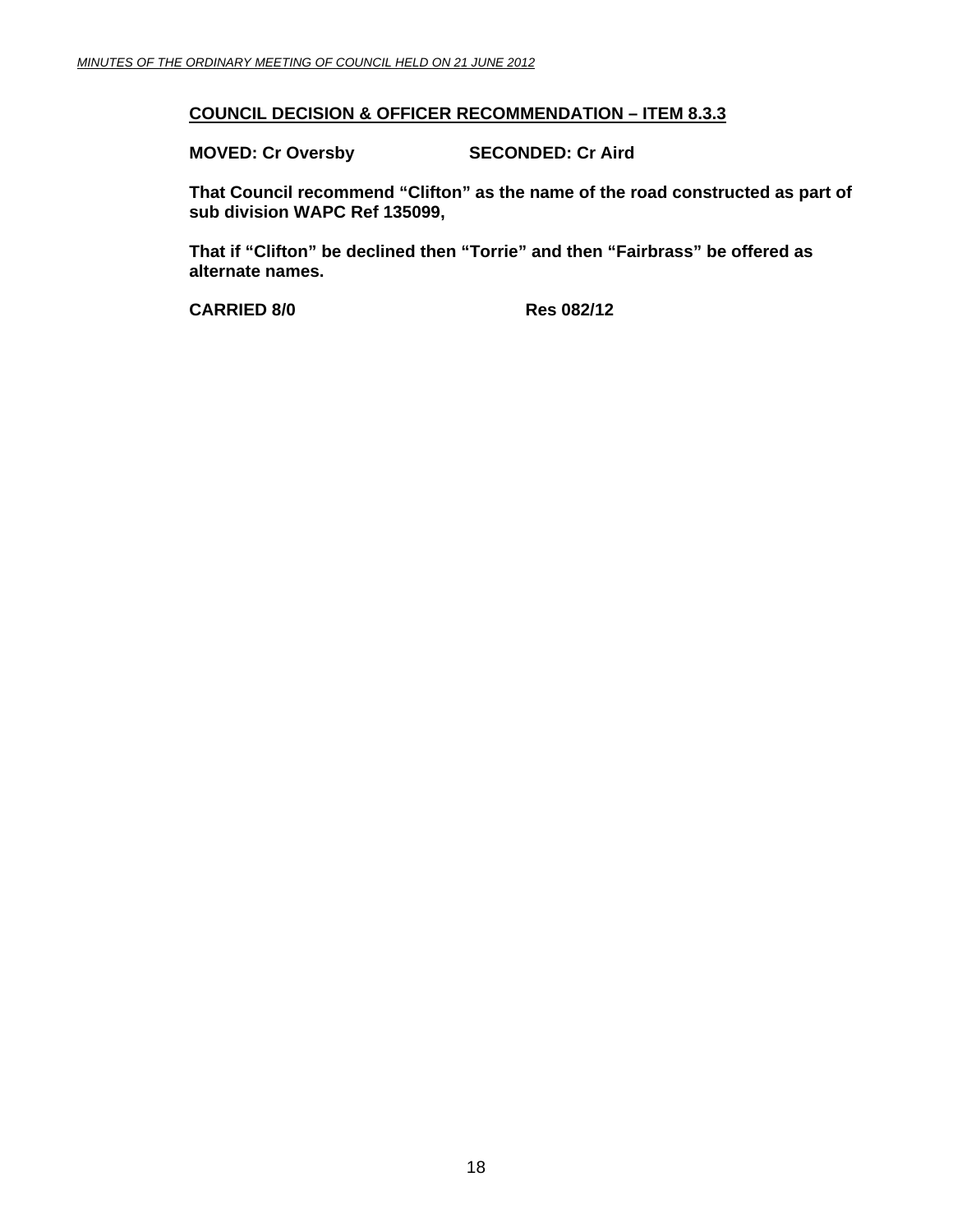#### <span id="page-18-0"></span> **Impartiality Interest**

Cr Aird declared an impartiality interest in the following item due to being the President of the Hockey Club.

Cr Giles, Cr Biddle and Cr Oversby declared an impartiality interest in the following item due to being a member of the Country Music Club.

#### **8.3.4 Development of Ablution Facility – Recreation Grounds/Music Park**

| Location:                       | Lot 195 DP82555 Jackson Street           |
|---------------------------------|------------------------------------------|
| <b>Applicant:</b>               | Shire of Boyup Brook                     |
| <b>File:</b>                    | Res23783                                 |
| Disclosure of Officer Interest: | None                                     |
| Date:                           | 31 May 2012                              |
| Author:                         | <b>Geoffrey Carberry</b>                 |
|                                 | <b>Manager Administration and Assets</b> |
| <b>Authorizing Officer:</b>     | Alan Lamb                                |
|                                 | <b>Chief Executive Officer</b>           |
| Attachments:                    | Letter - Boyup Brook Hockey Association  |
|                                 | Letter - Boyup Brook Country Music Club  |

#### **SUMMARY**

Purpose of this report is to provide an update on responses received from the Boyup Brook Hockey Association and Boyup Brook Country Music Club in relation to the location of the proposed ablution facility.

\_\_\_\_\_\_\_\_\_\_\_\_\_\_\_\_\_\_\_\_\_\_\_\_\_\_\_\_\_\_\_\_\_\_\_\_\_\_\_\_\_\_\_\_\_\_\_\_\_\_\_\_\_\_\_\_\_\_\_\_\_\_\_\_\_\_\_\_\_\_\_\_

#### **BACKGROUND**

At the March 2012 Council meeting the following item was presented with Council resolving

**MOVED: Cr Doust SECONDED: Cr Oversby** 

**That the new design be accepted and the clubs be approached to confirm in writing that they agree to the location that council previously adopted.** 

#### **CARRIED 9/0 Res 032/12**

At the December 2011 Council meeting the following report was submitted by Geoffrey Lush - Planning Consultant

"This report is to consider the proposed development of change rooms and toilet block.

As the subject land is a Crown Reserve and reserved for 'Parks and Recreation' under the Planning Scheme no planning approval is required. The purpose of this report is to examine the proposal as if an application was required.

There is no objection to the application.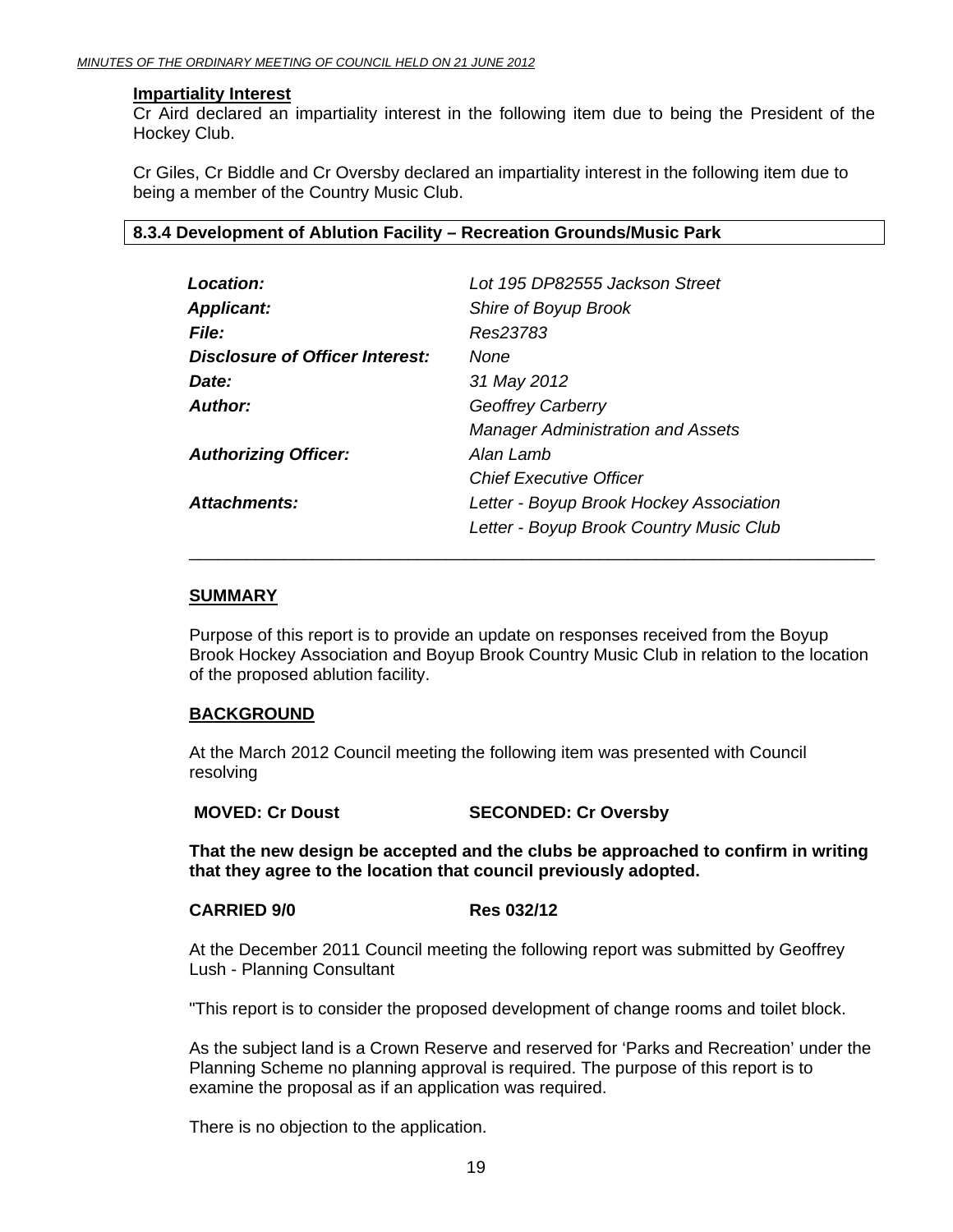The subject land is Lot 195 DP82555 Jackson Street, Boyup Brook. The site has an area of 4.7 hectares and has been developed as a part of the towns recreation centre.

The subject land is Reserve 23783 with a management order to Council. The current purpose is listed as 'picnic ground'.

The location of the proposed building is shown in design document.

The proposed facility replaces an old outdated facility which is located approximately 80m from the proposed site. The original leach drains will be used as they were only replaced 3 years ago.

This will require the pumping of liquid waste from the new facility.

Proposed users will be:

- Ablutions Public, Hockey, Music Park, Netball & other events.
- Showers/Change rooms Hockey and events as arranged (locked at other times).

#### STATUTORY OBLIGATIONS

The subject land is reserved as 'Parks and Recreation' in Planning Scheme No: 2.

Clause 3.3.2 of the Scheme states that the planning approval of Council is not required for the use or development of a reserve:

- For the purpose for which the land is reserved under the Scheme; or
- For any purpose for which the land may be used by the relevant authority.

Clause 5.14 prohibits development on land which is liable to flooding and states that: *A building shall not be constructed on land defined by the Council as being liable to flooding or inundation.* 

#### COMMENT

#### Application of the Scheme

Examining the application as if a planning approval was required ensures that Council owned development meets the same standards as would be applied to any other developer.

It is not feasible to theoretically apply other zone/development provisions to the application or the site because of the nature of the overall development as a sports ground.

#### Flood Prone Land

Clause 5.14 prohibits development on land which is liable to flooding. It is important to emphasis that as "land" is defined differently to "allotment" this Clause does not prohibit development on that portion of an allotment which is outside the flood prone area.

The Scheme Interpretations does not define flooding and Council does not have any policy which defines flooding or inundation. The standard classification of flood prone land is the 1:100 year flood level as defined by the Department of Water. This level is 187.47m as defined in the 2003 Blackwood River Flood Study.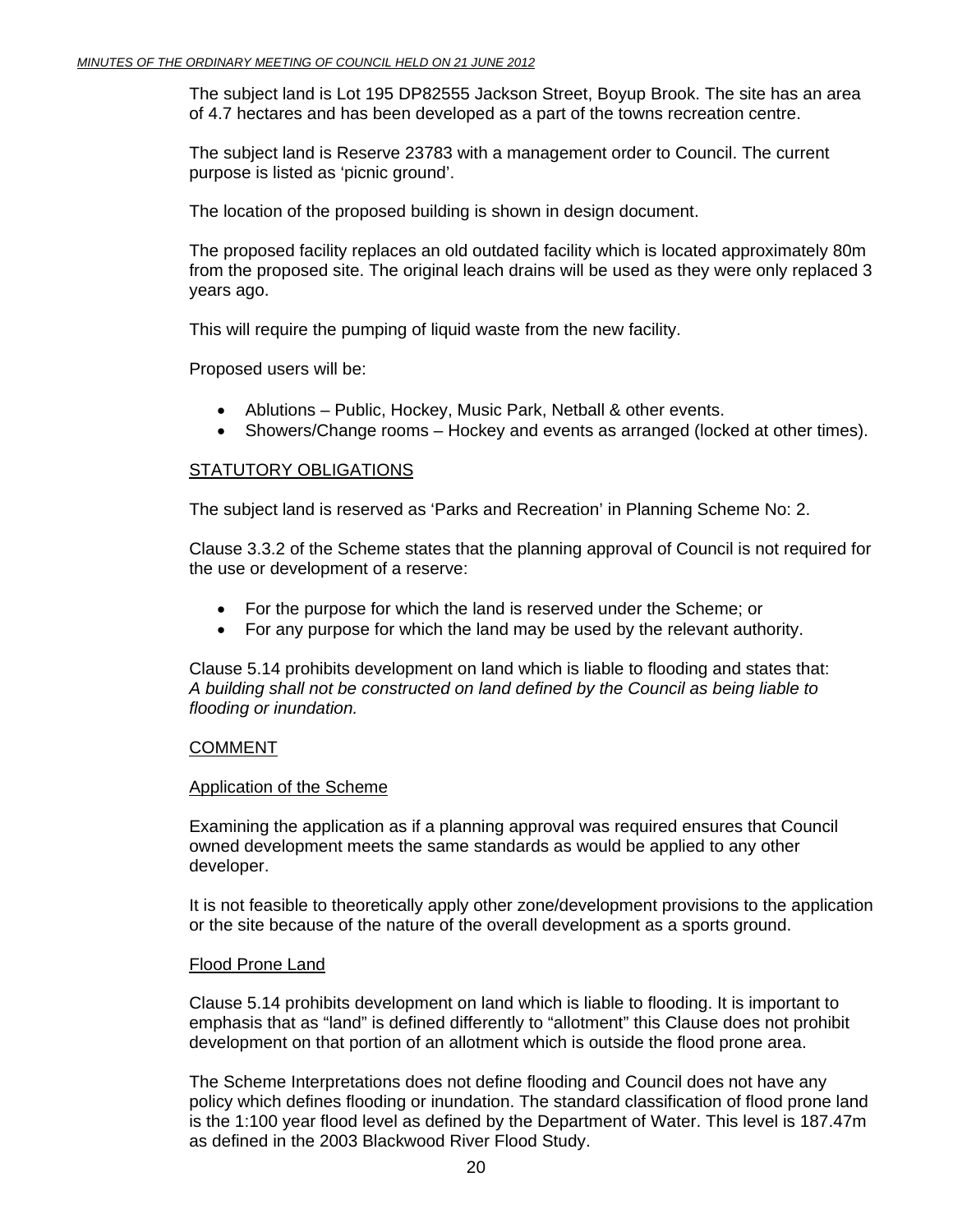It appears that the 187m contour is below the level of the building. The existing leach drains are above the 188m contour.

Approval for the use of the leach drains is required under the Health Regulations via Council's Environmental Health Officer.

The Council resolved that **the current toilet facilities at the Hockey grounds be replaced with the new facility on approximately the same site and that the internal layout be reviewed to allow for a more functional change room facility.** 

#### **Carried 7/1**

#### **Comment**

Correspondences from two clubs were eventually received and are appendix to this report. Whilst the Hockey association clearly agrees to the proposed site it is doubtful as to whether the view of the Country music Club is one of total acceptance.

#### **CONSULTATION**

EHO/Building Officer Boyup Brook Country Music Club Boyup Brook Hockey club

#### **POLICY IMPLICATIONS**

None

#### **BUDGET/FINANCIAL IMPLICATIONS**

None

#### **SUSTAINABILITY IMPLICATIONS**

- ¾ **Environmental** There are no known significant environmental issues
- ¾ **Economic** There are no known significant economic issues ¾ **Social**

There are no known significant social issues

#### **VOTING REQUIREMENTS**

Absolute Majority

#### **COUNCIL DECISION & OFFICER RECOMMENDATION – ITEM 8.3.4**

#### **MOVED: Cr Kaltenrieder SECONDED: Cr O'Hare**

"**That the Council reaffirms its decision to locate the new ablution facility on the site of the current ablution facility as per resolution 032/12"** 

**CARRIED BY ABSOLUTE MAJORITY 8/0 Res 083/12**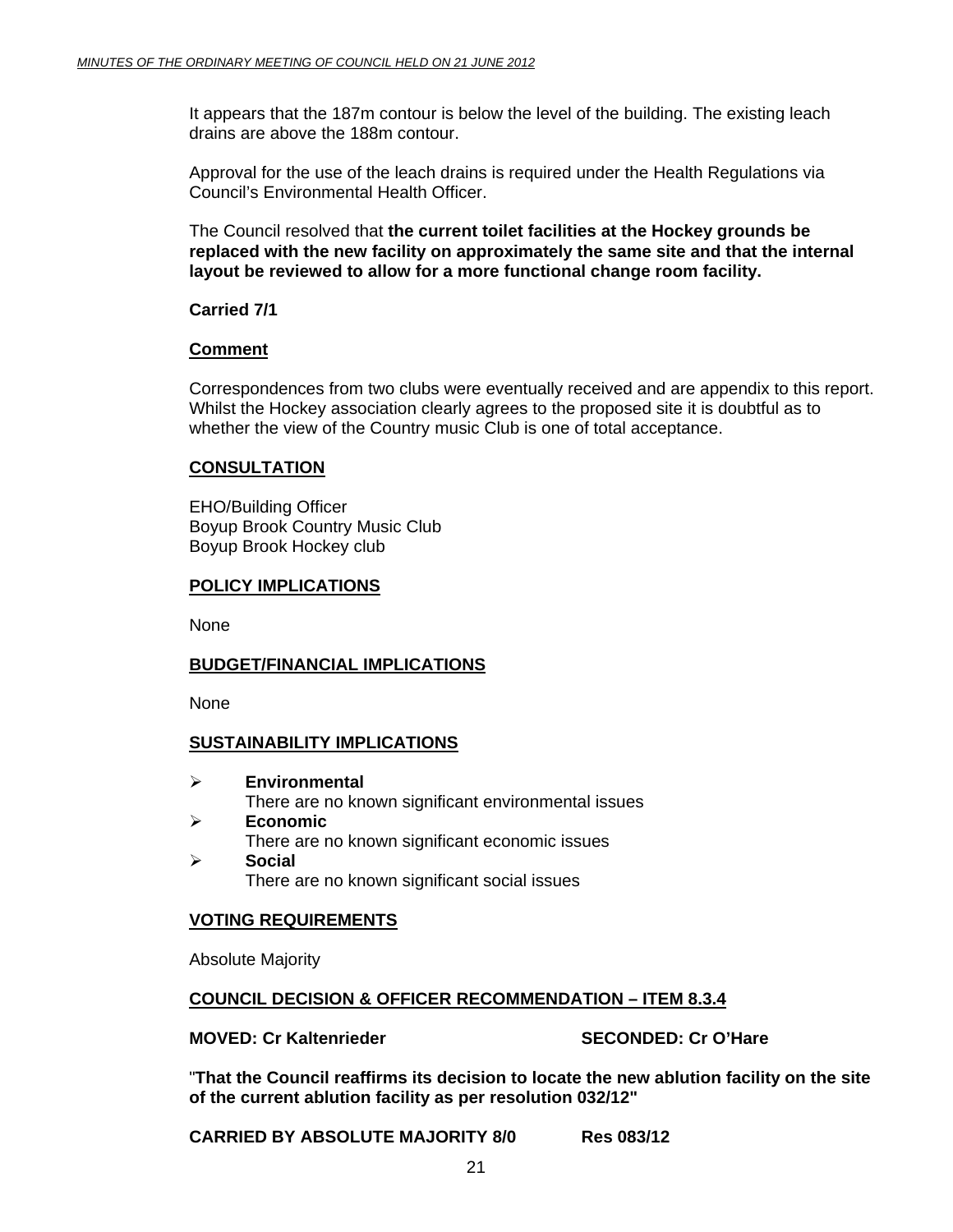#### <span id="page-21-0"></span>**ITEM 8.3.5 WITHDRAWN BY THE CEO.**

#### **8.3.5 Housing Upgrade**

Item withdrawn in order to explore options in more detail.

\_\_\_\_\_\_\_\_\_\_\_\_\_\_\_\_\_\_\_\_\_\_\_\_\_\_\_\_\_\_\_\_\_\_\_\_\_\_\_\_\_\_\_\_\_\_\_\_\_\_\_\_\_\_\_\_\_\_\_

#### 8.3.6 Asset Maintenance Program 2012/2013

| Location:                       | N/A                                 |
|---------------------------------|-------------------------------------|
| <b>Applicant:</b>               |                                     |
| <b>File:</b>                    |                                     |
| Disclosure of Officer Interest: | None                                |
| Date:                           | 12 June 2012                        |
| <b>Author:</b>                  | <b>Geoff Carberry</b>               |
| <b>Authorizing Officer:</b>     | Alan Lamb - Chief Executive Officer |
| <b>Attachments:</b>             | Yes                                 |

#### **SUMMARY**

 The purpose of this report is to present a proposed asset maintenance and operation costs program to Council so it may form the basis of budgetary consideration for the 2012/2013 Council budget

#### **BACKGROUND**

Over the past two years ongoing asset maintenance and costing plans have been developed by Council staff. This plan is now being used as the basis for the year to year maintenance schedule for the Shires building assets.

#### **COMMENT**

The provided plan is the abbreviated version of the overall plan pertaining to the 2012/2013 financial year.

It is split into 4 areas Operational, Maintenance, Upgrade and Renewal as per the current financial planning requirements.

Operational costs are the basic cost required to operate the asset.

Maintenance costs are those that required keeping the asset at a reasonable standard

Upgrade costs reflect the need to improve older assets to modern standards to increase overall working life of assets

Renewal costs reflect the need to replace older assets with more efficient ones that meet current community expectations.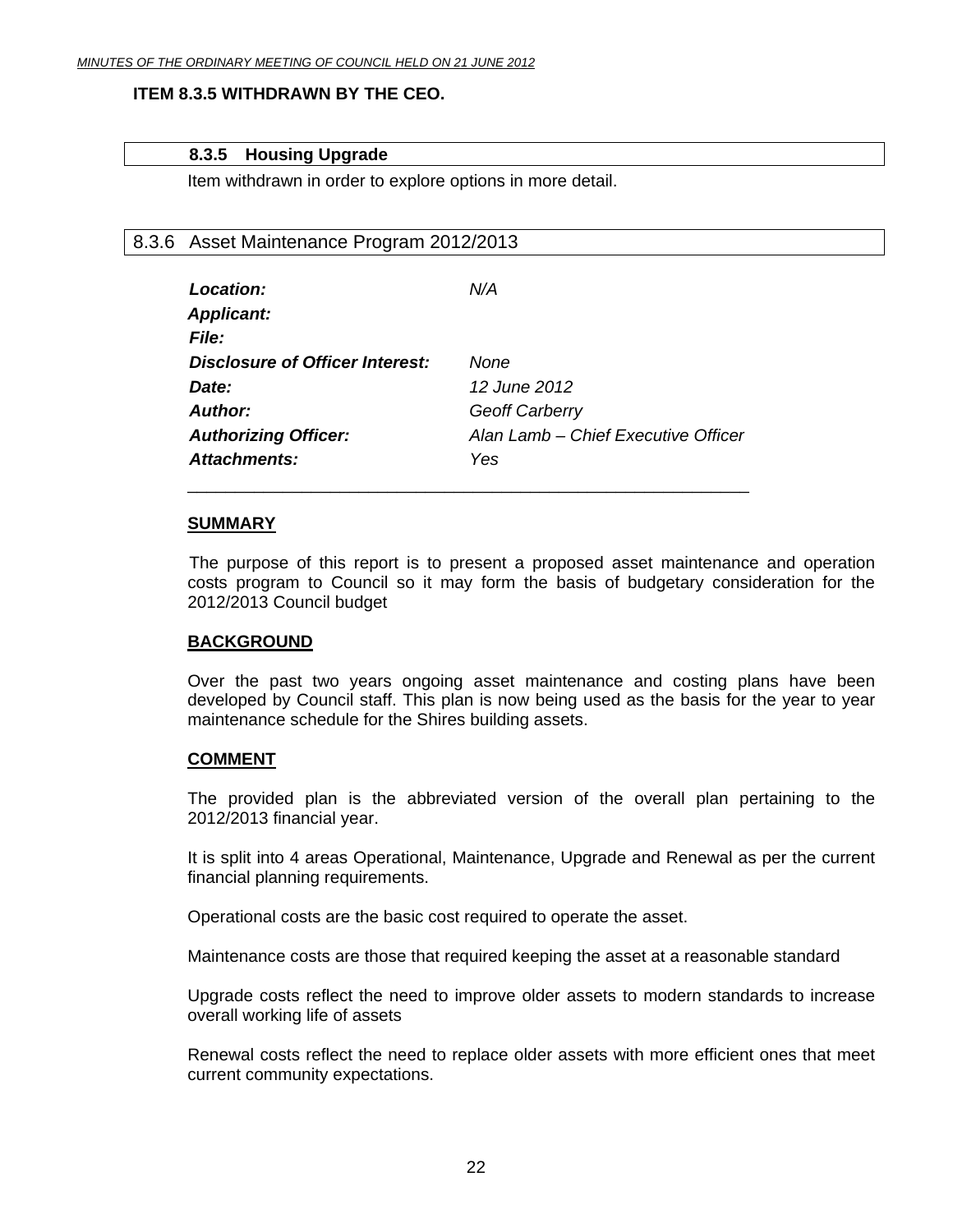#### **CONSULTATION**

 A Lamb Asset users Community Members F Geers

#### **STATUTORY OBLIGATIONS**

Nil

#### **POLICY IMPLICATIONS**

Nil

#### **BUDGET/FINANCIAL IMPLICATIONS**

The plan is the basis for 2012/2013 budget considerations

#### **STRATEGIC IMPLICATIONS**

Not Applicable

#### **SUSTAINABILITY IMPLICATIONS**

- ¾ **Environmental**  There are no known significant environmental issues. ¾ **Economic**  There are no known significant economic issues
- ¾ **Socia**l There are no known significant social issues.

#### **VOTING REQUIREMENTS**

Simple majority

#### **COUNCIL DECISION & OFFICER RECOMMENDATION – ITEM 8.3.6**

**MOVED: Cr Kaltenrieder SECONDED: Cr Walker** 

**That Council endorses the asset maintenance plan 2012/2013 program as a basis for 2012/2013 budgetary considerations.** 

**CARRIED 8/0 Res 084/12**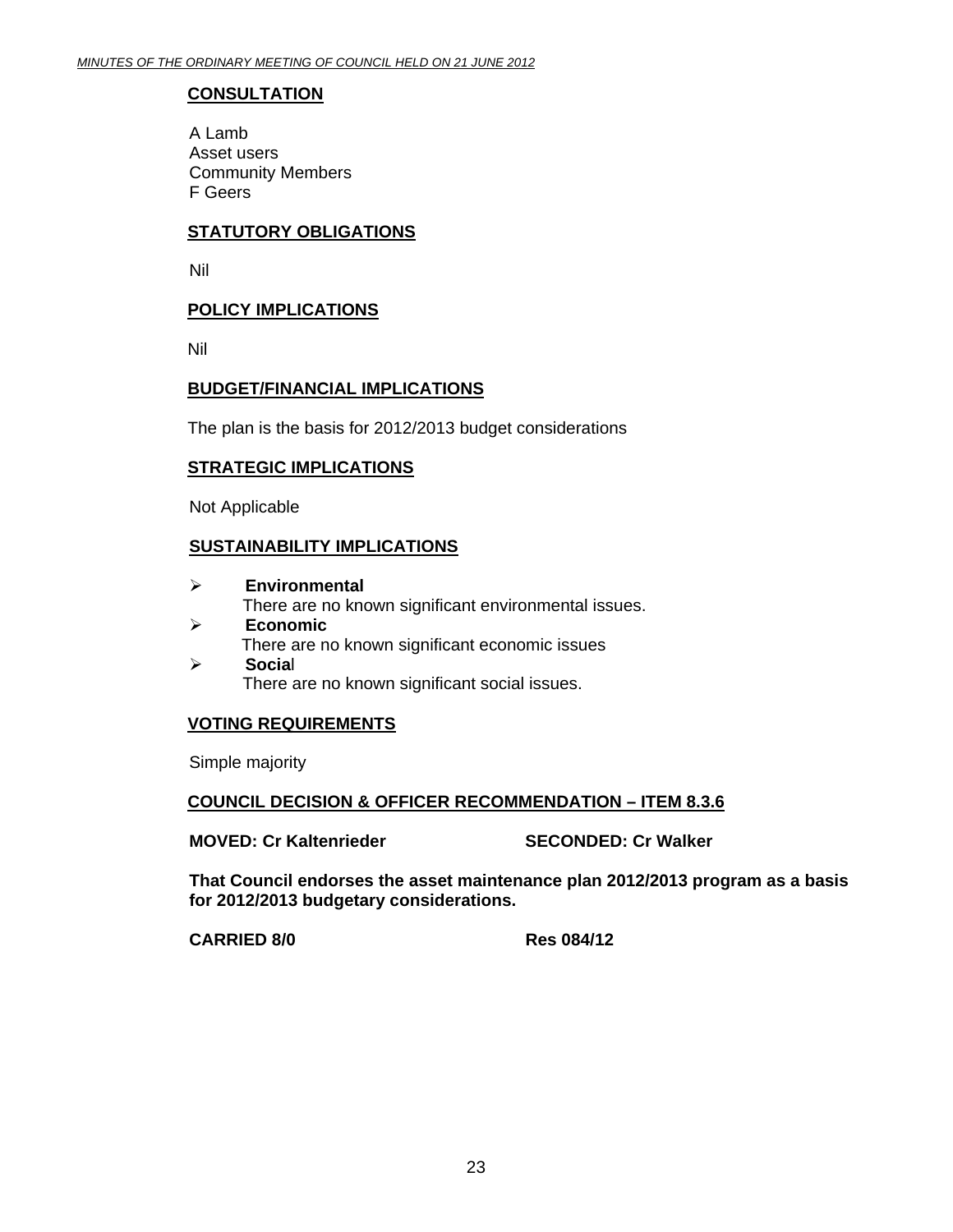#### **ITEM 8.3.7 WITHDRAWN BY THE CEO**

#### <span id="page-23-0"></span>**8.3.7 Ten Year Asset Renewal & Replacement Program**

Item withdrawn pending further work on integrated planning.

#### **8.3.8 Disposal of Recovered Flax Mill Materials**

| Location:                       | N/A            |
|---------------------------------|----------------|
| <b>Applicant:</b>               |                |
| <b>File:</b>                    |                |
| Disclosure of Officer Interest: | None           |
| Date:                           | 12 June 2012   |
| Author:                         | Geoff Carberry |
| <b>Authorizing Officer:</b>     | Alan Lamb      |
| Attachments:                    | Nil            |

\_\_\_\_\_\_\_\_\_\_\_\_\_\_\_\_\_\_\_\_\_\_\_\_\_\_\_\_\_\_\_\_\_\_\_\_\_\_\_\_\_\_\_\_\_\_\_\_\_\_\_\_\_\_\_\_\_\_\_

#### **SUMMARY**

 The purpose of this report is to answer Councils query regards the recovered flax mill building materials.

#### **BACKGROUND**

With the approval of Council buildings 4, 5 & 6 of the Flax Mill were demolished. Materials retained from the works were to be stacked and sorted by the "Future Boyup Brook Group". At the time of the works the group was not available to carry out the stacking of the materials.

The contractor was forced to place the materials at the rear of the area to allow time for the Future Boyup Brook group to stack the materials.

This group have since lost interest in the project.

There has been a perception that the materials are being stolen

#### **COMMENT**

Investigations have revealed next to no loss of the materials.

Most of the materials, such as the tin sheeting is of little or no value.

A contractor has been asked to select the most usable wood from the stock pile and store it in the caged area. This will include the floor board and any reusable weather boards.

The trusses can not be reused with out engineering certification so are of little use to the Shire.

The contractor will also recover the larger materials that could be of use at a later date.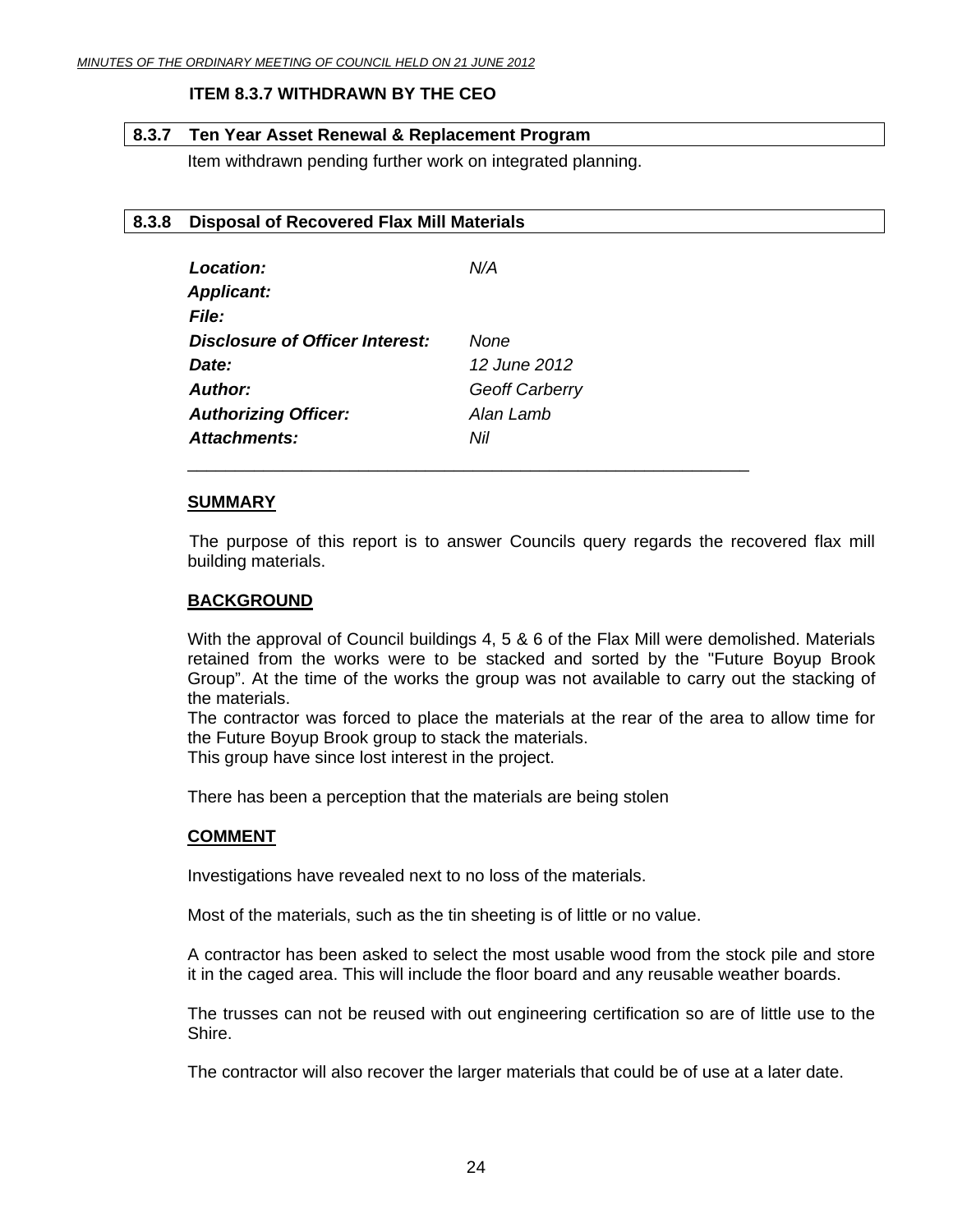#### **CONSULTATION**

G. Bogar - Flax Mill Manager F. Geers - Contractor J Beatle - Contractor. Bridgetown Building Recyclers

#### **STATUTORY OBLIGATIONS**

Nil

#### **POLICY IMPLICATIONS**

Nil

#### **BUDGET/FINANCIAL IMPLICATIONS**

It is believed sale of the excess materials would not raise a great deal and would depend on what is left after sorting. The cost of sorting the material is expected to equate to the income derived from the sale of excess materials however as no funding was provided in the current budget for this work an absolute majority is required.

#### **STRATEGIC IMPLICATIONS**

Nil

#### **SUSTAINABILITY IMPLICATIONS**

¾ **Environmental**  There are no known significant environmental issues. ¾ **Economic**  There are no known significant economic issues. ¾ **Socia**l

There are no known significant social issues.

#### **VOTING REQUIREMENTS**

Absolute majority

#### **OFFICER RECOMMENDATION – ITEM 8.3.8**

**MOVED: Cr Walker SECONDED: Cr Biddle** 

**That reusable materials from demolition works at the flax mill be put into safe storage and the remainder offered for sale as one lot on a as is, where is basis.** 

#### **AMENDMENT**

**MOVED: Cr Aird SECONDED: Cr Oversby** 

**That reusable materials from demolition works at the flax mill be put into safe storage and the remainder offered for sale as lots on an as is, where is basis.**

**CARRIED 8/0 Res 085/12**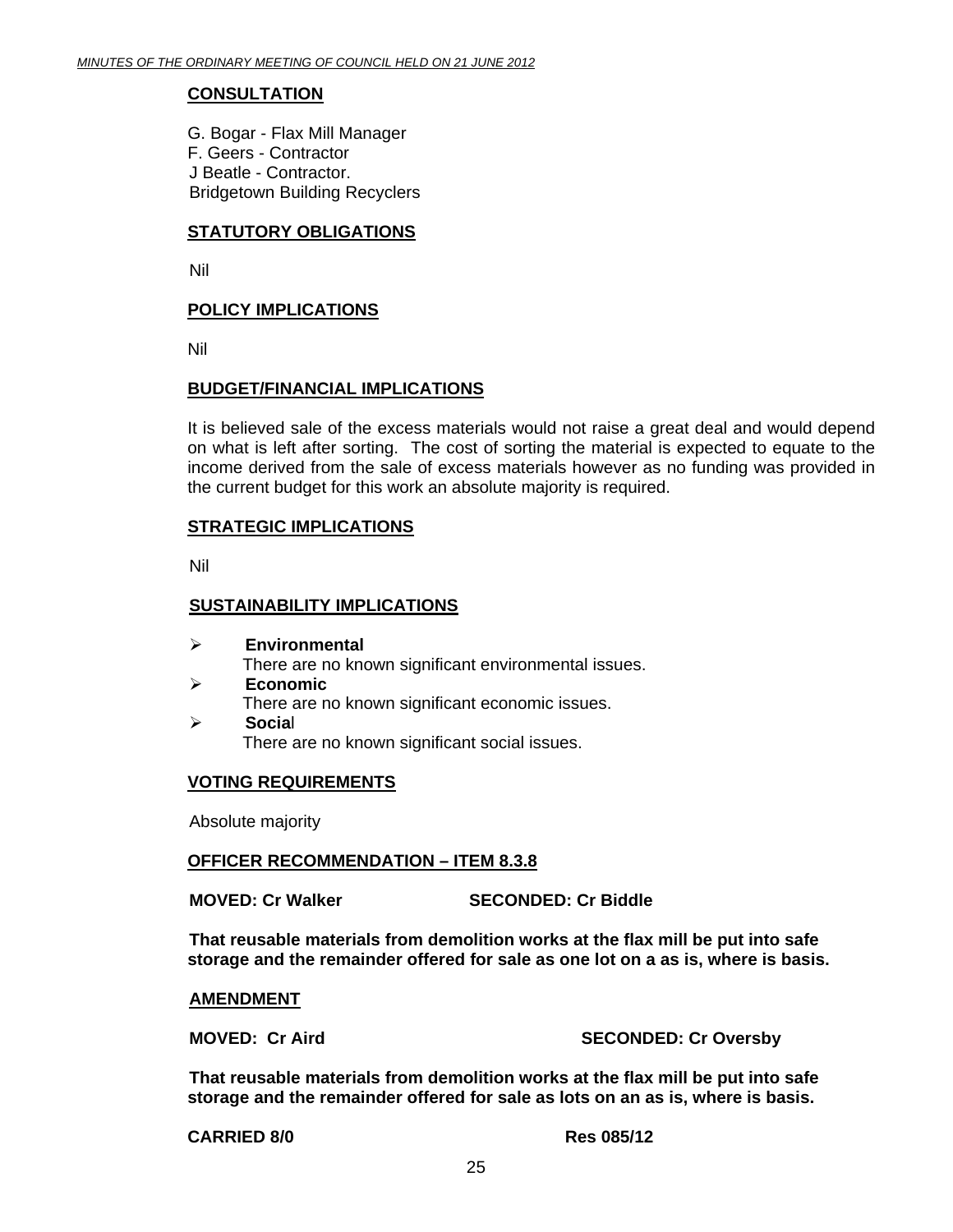#### **COUNCIL DECISION**

**That reusable materials from demolition works at the flax mill be put into safe storage and the remainder offered for sale as lots on an as is, where is basis.**

 **CARRIED BY ABSOLUTE MAJORITY 8/0 Res 086/12**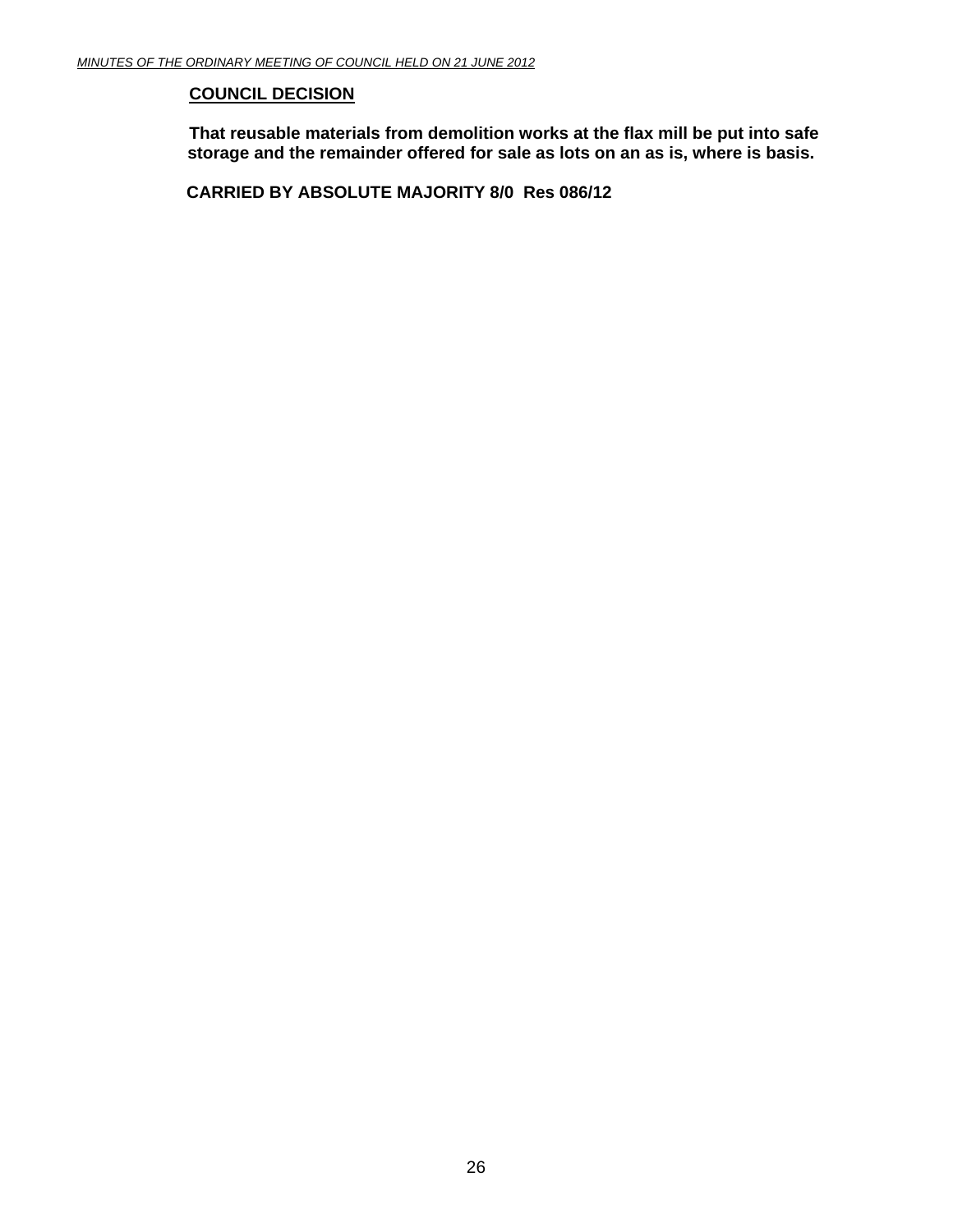#### <span id="page-26-0"></span>**8.3.9 Memorial to John McAlinden**

| Location:                                                     | McAlinden                                                                                          |
|---------------------------------------------------------------|----------------------------------------------------------------------------------------------------|
| <b>Applicant:</b>                                             |                                                                                                    |
| <b>File:</b>                                                  |                                                                                                    |
| Disclosure of Officer Interest:                               | None                                                                                               |
| Date:                                                         | 28 May 2012                                                                                        |
| Author:<br><b>Authorizing Officer:</b><br><b>Attachments:</b> | Geoff Carberry<br>Alan Lamb - Chief Executive Officer<br>Letter WT McAlinden<br><b>Sketch Plan</b> |

 *\_\_\_\_\_\_\_\_\_\_\_\_\_\_\_\_\_\_\_\_\_\_\_\_\_\_\_\_\_\_\_\_\_\_\_\_\_\_\_\_\_\_\_\_\_\_\_\_\_\_\_\_\_\_\_\_\_\_\_* 

#### **SUMMARY**

The descendants of John McAlinden would like to recognise the role he played in establishing McAlinden as a settlement by establishing a memorial at the McAlinden hall site.

#### **BACKGROUND**

Constable John McAlinden was the first to be stationed at Blackwood #2 police station in the late 1800's. He then built a Tavern at a site believed to be the current site of the McAlinden Hall. This tavern was built to service the Sandalwood carriers which in turn also assisted in the opening up of the later named McAlinden area. The descendants of John McAlinden still live in the region and want to see his efforts recognised before they are too old to see the project through.

#### **COMMENT**

The memorial design is simplistic and an appropriate way to recognise someone that contributed to the establishment of the McAlinden settlement

#### **CONSULTATION**

WT McAlinden S Harley

#### **STATUTORY OBLIGATIONS**

Not Applicable

#### **POLICY IMPLICATIONS**

Council does not currently have a policy on the establishment of pioneer memorials

#### **BUDGET/FINANCIAL IMPLICATIONS**

There is nil cost to the Council as construction costs are to be covered by the descendants of John McAlinden.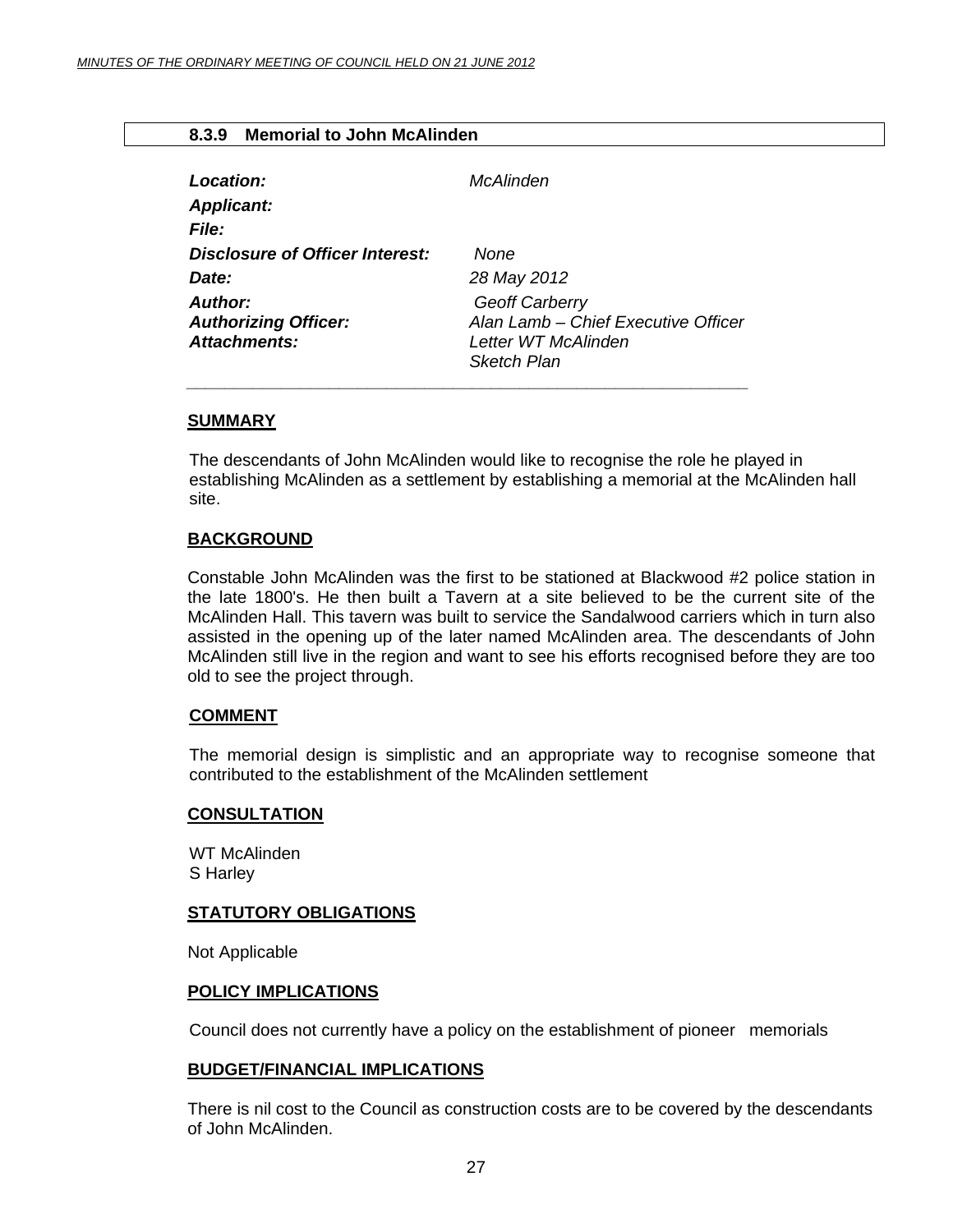#### **STRATEGIC IMPLICATIONS**

Not Applicable

#### **SUSTAINABILITY IMPLICATIONS**

- ¾ **Environmental** There are none know at this point in time
- ¾ **Economic** There are none know at this point in time
- **Social There are none know at this point in time**

#### **VOTING REQUIREMENTS**

Simple Majority

#### **COUNCIL DECISION & OFFICER RECOMMENDATION – ITEM 8.3.9**

**MOVED: Cr Walker SECONDED: Cr Kaltenrieder CONDED:** Cr Kaltenrieder

**That Council approves the installation of a memorial in honour of John McAlinden at the site of the McAlinden Hall in accordance with the design provided.** 

**CARRIED 8/0 Res 087/12**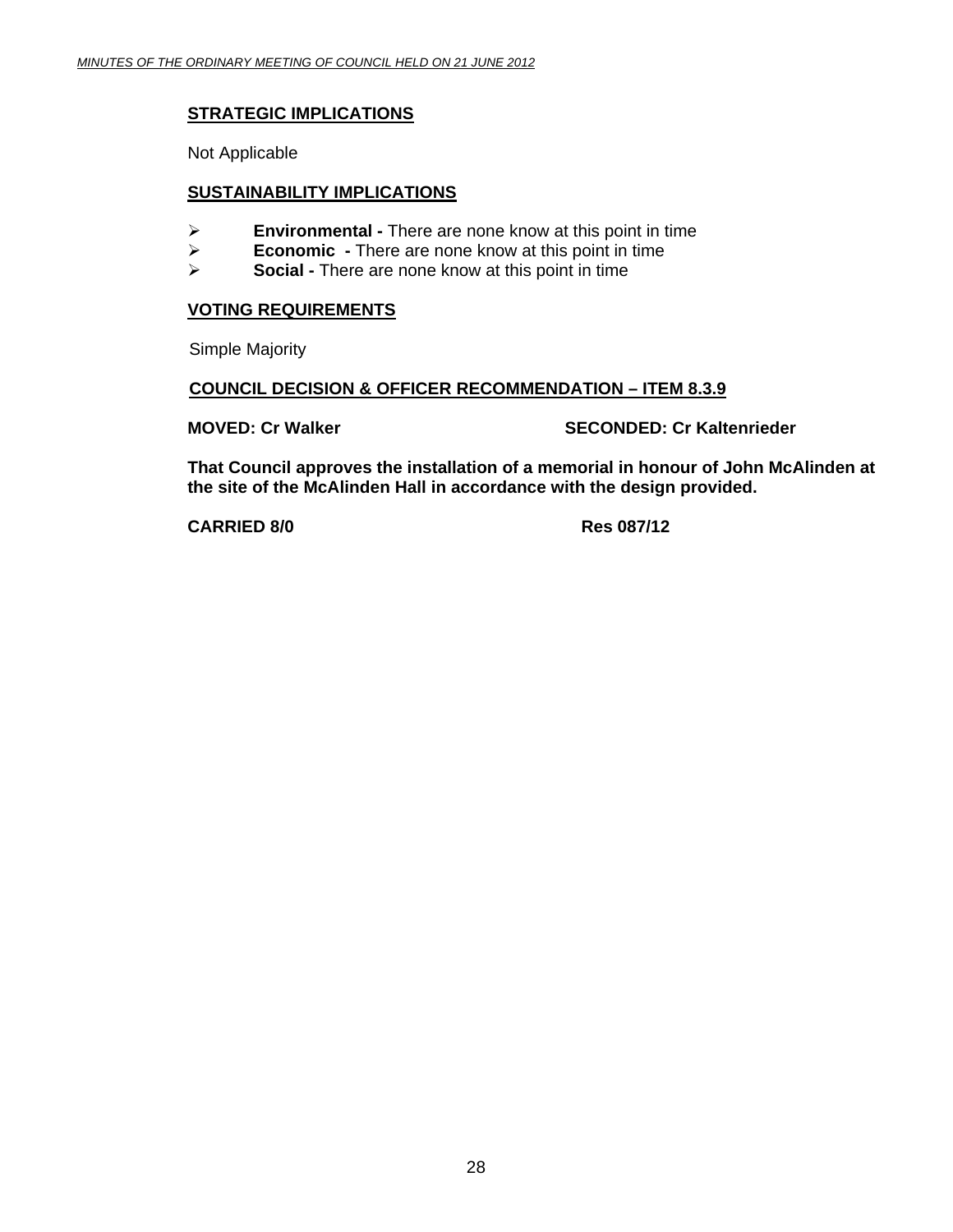#### <span id="page-28-0"></span>**8.3.10 Bunbury Wellington Group of Councils**

| Location:                       | N/a                                 |
|---------------------------------|-------------------------------------|
| <b>Applicant:</b>               | N/a                                 |
| File:                           |                                     |
| Disclosure of Officer Interest: | <b>None</b>                         |
| Date:                           | 14 June 2012                        |
| Author:                         | Alan Lamb - Chief Executive Officer |
| <b>Authorizing Officer:</b>     | Not applicable                      |
| Attachments:                    | Nil                                 |
|                                 |                                     |

#### **SUMMARY**

The purpose of this report is to gain Council approval to pay specific accounts relevant to the Bunbury Wellington Group of Councils (BWG) when and if received in 2011/12.

#### **BACKGROUND**

In December 2011 Council resolved to join the BWG with the following resolutions:

#### **That application be made to join the Bunbury Wellington Group of Councils.**

#### **That the Bunbury Wellington Group of Councils be the preferred grouping for the purposes of the regional portion of the CLGF.**

 The BBG Councils each budget for a \$500 per year payment to the Group to cover the cost of small projects that the Group may wish to look at.

Council's representatives to the BWG, The President and Chief Executive Officer (CEO) met with the group last year to discuss an opportunity to deal regionally with rubbish disposal and this entailed the possible purchase of a waste disposal facility. Each of the constituent Councils was asked to contribute \$10,000 toward the cost of evaluating the opportunity.

#### **COMMENT**

 No accounts have been received as yet for either the \$500 or the \$10,000 but it was considered wise to seek approval for these payments should a request for payment be received.

In relation to the \$500 per year for small projects, as Boyup Brook joined the Group part way through the year and as there has been no call made for payment to the other members it is highly likely that there will be no request in 2011/12. At the same time though it would be wise to authorise payment if a request is received and to budget for a payment in 2012/13.

In relation to the \$10,000, this is the contribution toward the estimated cost of properly evaluating the opportunity to purchase the waste disposal site and how ongoing ownership and operation should be arranged. It also entailed looking at forming a Regional Organisation of Councils(ROC – a Council, as provided for under the Local Government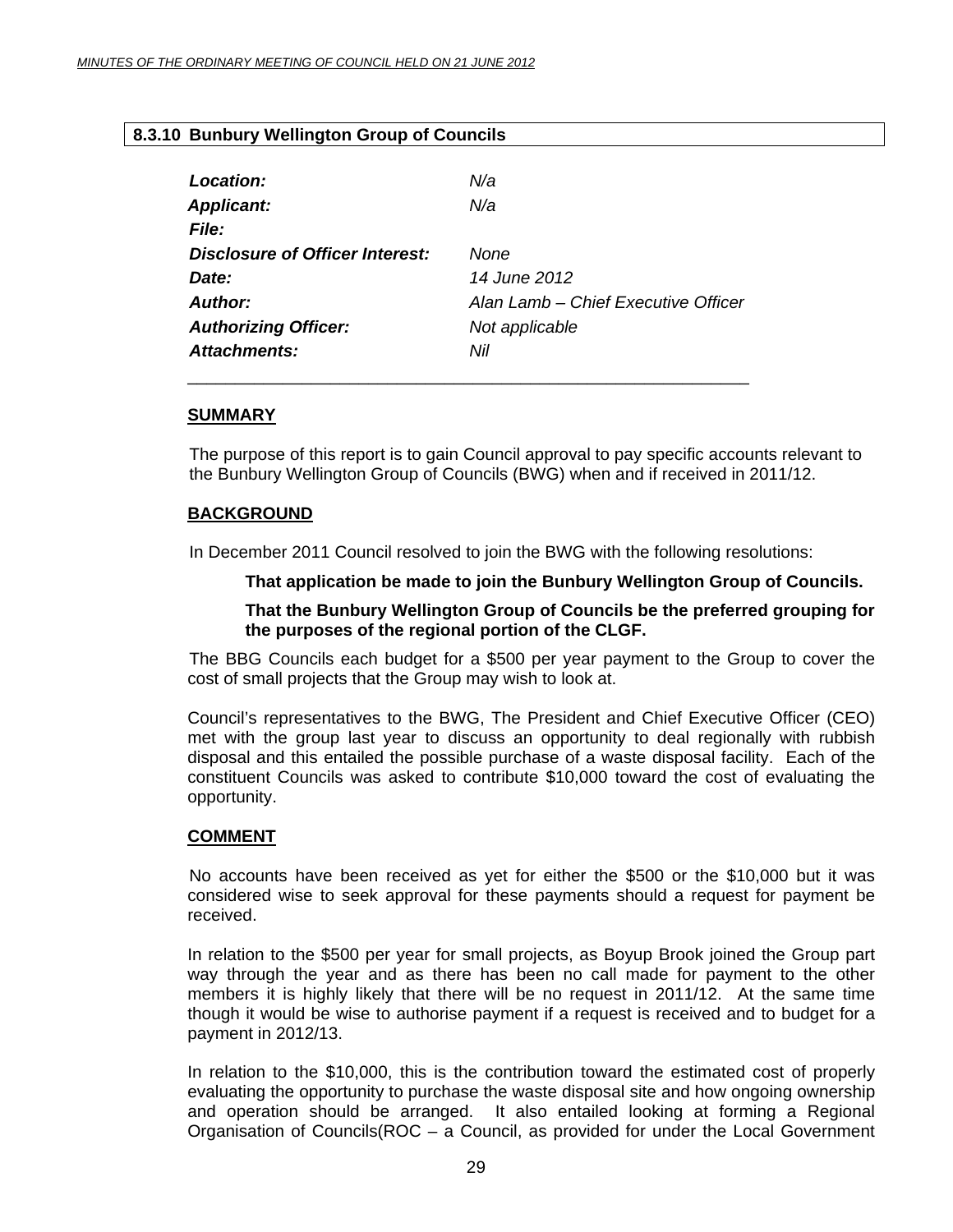Act, set up by a group of Local Governments to preform specific functions). The regional waste disposal solution is a very much a long term view. Discussions on funding then purchase etc included the possible use of the regional portion of the Country Local Government Fund but matters such as funding would for a part of the evaluation process. This should be a 2012/13 budget consideration if no account is received this year.

It is recommended that the strategy be to approve the payment of both accounts if received in 2011/12, that if no call for payment is made the matters be dealt with as part of the 2012/13 budget process.

#### **CONSULTATION**

The author has spoken with the BWG secretary (the Capel CEO).

#### **STATUTORY OBLIGATIONS**

The following has application:

### **6.8. Expenditure from municipal fund not included in annual budget**

- *(1) A local government is not to incur expenditure from its municipal fund for an additional purpose except where the expenditure —* 
	- *(a) is incurred in a financial year before the adoption of the annual budget by the local government;*
	- *(b) is authorised in advance by resolution\*; or*
	- *(c) is authorised in advance by the mayor or president in an emergency.*

 *\* Absolute majority required.* 

#### **POLICY IMPLICATIONS**

Nil

#### **BUDGET/FINANCIAL IMPLICATIONS**

Neither the \$500 nor the \$10,000 was budgeted for in 2011/12. The half year budget review indicated an end of year surplus and so these payments if made would reduce the forecast surplus.

#### **STRATEGIC IMPLICATIONS**

Nil

#### **SUSTAINABILITY IMPLICATIONS**

#### ¾ **Environmental**

There are no known significant environmental issues specific to the matter to hand but the joint waste disposal facility being considered will result in a reduction in the amount of rubbish going to land fill. Economies of scale will open up a number of waste management opportunities that may not be economical/practical for this Shire on its own.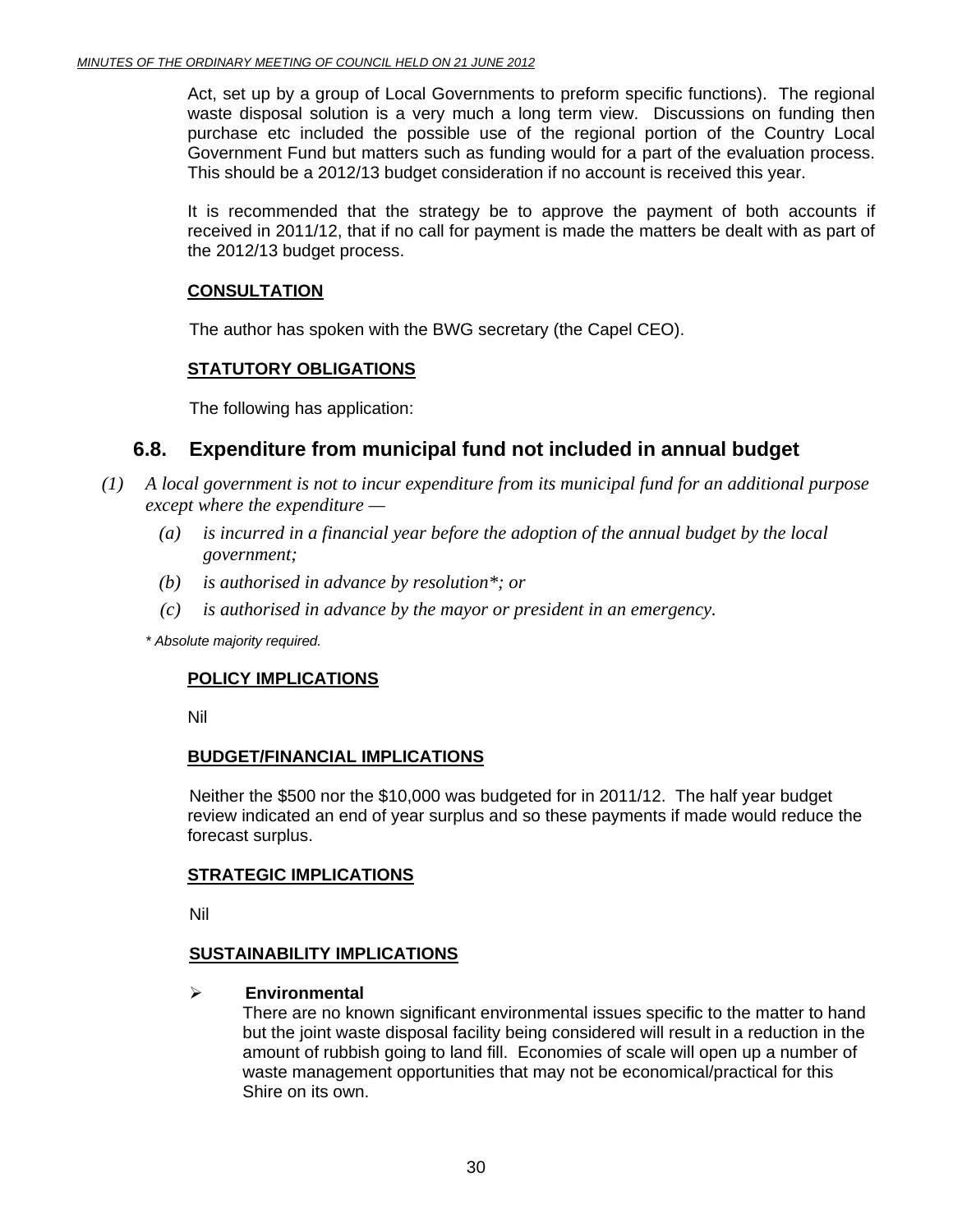#### ¾ **Economic**

There are no known significant economic issues to the matter to hand but being a part of the BWG should, among other things facilitate joint lobbying by Presidents and the Mayor for specific Council matters that are supported by the group. The joint waste facility being considered should ultimately reduce waste management costs.

#### ¾ **Socia**l

There are no known significant social issues.

#### **VOTING REQUIREMENTS**

Absolute majority

#### **COUNCIL DECISION & OFFICER RECOMMENDATION – ITEM 8.3.10**

#### **MOVED: Cr Walker SECONDED: Cr Biddle**

**That Council approve the following payments in respect of the Bunbury Wellington Group if requests for payment are received in 2011/12:** 

- **1 Annual contribution to the Bunbury Wellington Group for the cost of minor projects - \$500**
- **2 Contribution to the Bunbury Wellington Group for joint waste management facility/Regional Council evaluation - \$10,000**

**CARRIED BY ABSOLUTE MAJORITY 8/0 Res 088/12**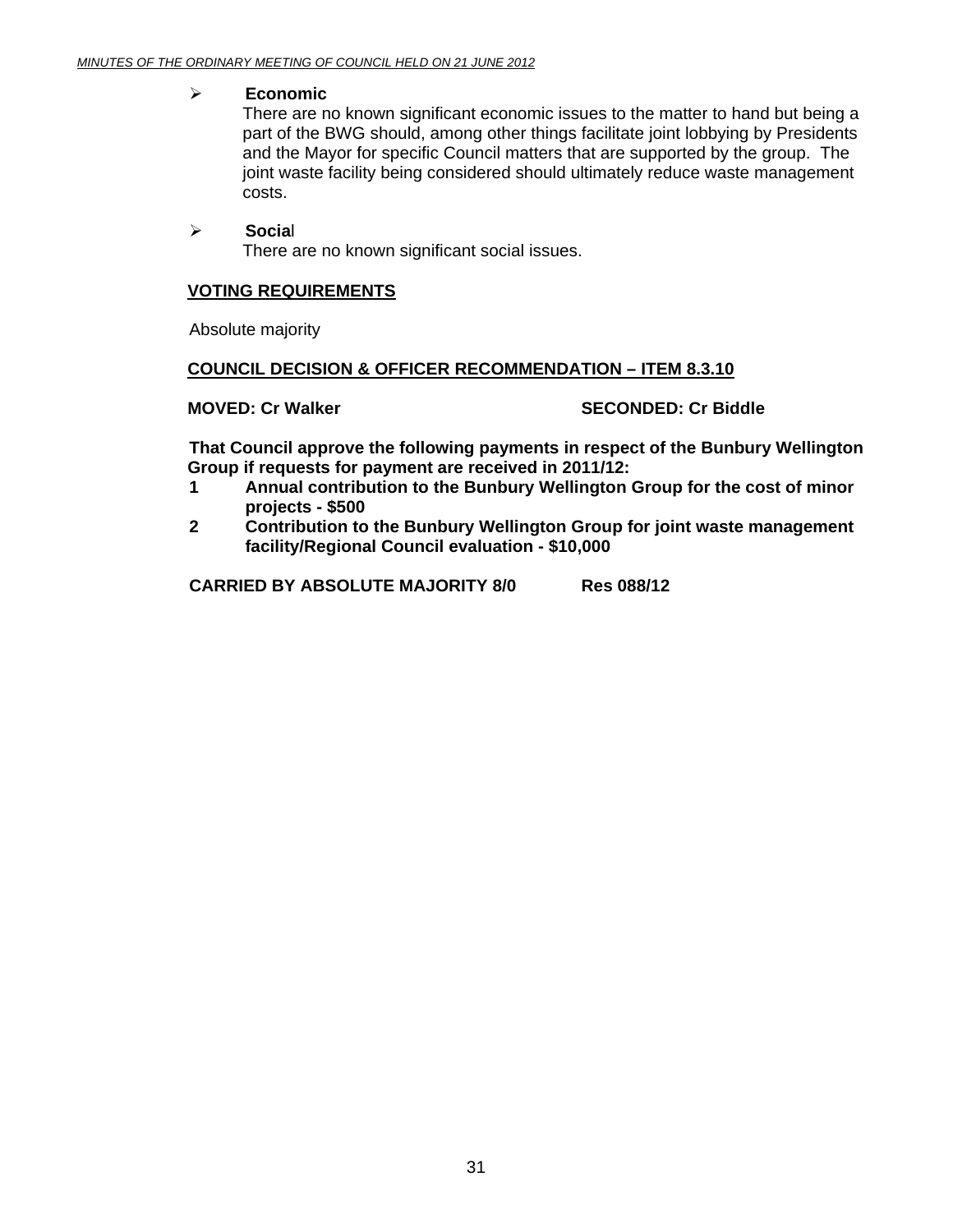#### <span id="page-31-0"></span>**Break for Afternoon Tea**

#### **Adjournment**

That the meeting be adjourned for an afternoon tea break, the time being 5.04pm.

#### **Resumption**

That the meeting resume, the time being 5.13pm.

The meeting resumed with the following persons in attendance. Cr Aird Cr Moir Cr Oversby Cr Biddle Cr O'Hare Cr Kaltenrieder

#### **Cr Walker left the Chambers at 5.13pm**

#### **Interest Declaration**

**Cr Giles declared a financial interest in the following item and departed the Chambers, the time being 5.13pm.** 

#### **Presiding Member Change**

**Cr Moir took the chair due to Cr Giles departing the Chambers.** 

| 8.3.11 Reserve 33552 - Saleyards - Lease |                                                         |
|------------------------------------------|---------------------------------------------------------|
| Location:                                | Reserve 33552, Lot 13129 Boyup Brook/Bridgetown<br>Road |
| <b>Applicant:</b>                        | N/a                                                     |
| <i>File:</i>                             | LS/62/008                                               |
| Disclosure of Officer Interest:          | None                                                    |
| Date:                                    | 11 June 2012                                            |
| Author:                                  | Alan Lamb – Chief Executive Officer                     |
| <b>Authorizing Officer:</b>              | Not applicable                                          |
| Attachments:                             | Copy of Landgate plans                                  |

#### **SUMMARY**

The purpose of this report is to seek Council approval to request the relinquishment of the current lease in order to open up use of the Saleyards to more local business operators.

#### **BACKGROUND**

 In March 2008 Council commenced the process to lease the Saleyards to Mead Transport. The process became protracted in part due to the changeover of Chief Executive Officers in 2008. In November 2008 Council resolved as follows: *That Council resolve;*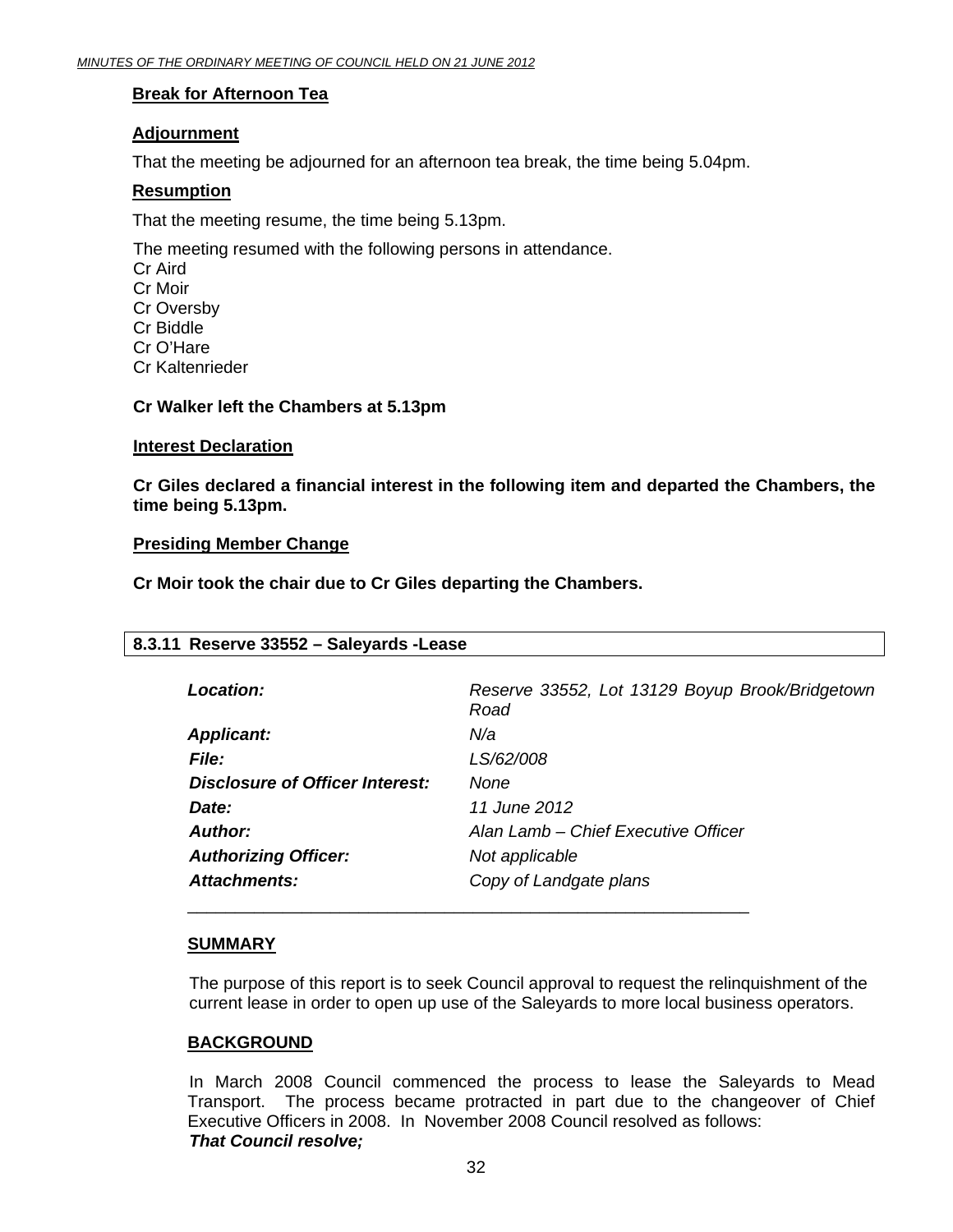- *1. to lease the Sheep Saleyards on Reserve 33552 to Mead Transport*
- *2. that the lease conditions be substantially as follows;* 
	- *I. The use being restricted to the yards/land being used only for the purpose of 'Stock Holding Yards' or 'Stock Transit Yards' and 'Vehicle Wash Down Facility'.*
	- *II. Liability Insurance of \$10 million with the Shire of Boyup Brook being named as an interested party.*
	- *III. Clear responsibility of the Lessee for the ownership of the improvements (subject to point II above), maintenance and removal at the conclusion of any lease period. The Shire of Boyup Brook will reserve the right to retention of the improvements at the end of any lease period should it perceive an advantage to do so.*
	- *IV. The Lessee will be responsible for weed control and eradication.*
	- *V. The Lessee being responsible for compliance with requirements of the Department of Agriculture for stock movements and the National Livestock Identification System including a Property Identification Code.*
	- *VI. The Lessee will be responsible for maintaining stock welfare in accordance with the Stock Transporters Code of Practice.*
	- *VII. The Lessee will be responsible for* 
		- *A payment of \$350 per year for a Lease period of 3 years.*
		- *Annual Rates (currently \$525.00 per annum).*
		- *Any other outgoings of the land (reserve) and its use.*

#### *3. The Shire President and CEO be authorised to execute the document provided it is in line with standard lease agreements and does not deviate substantially with the foregoing conditions.*

The three year lease was signed by the Minster for Lands, Meads Transport and the Shire representatives and came into operation 22/1/2010. The lease expires 22/1/2013, it does not provide for the lease to be transferred, and there is no renewal option.

 During the past twelve months or so it has become apparent that there are a number of local cartage contractors who would like to make use of the sale yard facilities to yard stock pending transport, wash down stock vehicles and to park some vehicles. The current lease constricts usage of the facility to one company only.

The lessee has indicated they may be prepared to relinquish the lease provided there is an opportunity for continued use of the facility.

#### **COMMENT**

It is apparent that facilities such as the wash down bay and yards could be used by a number of local cartage contractors. The wash down facility is used to clean stock carting vehicles and the Shire has been making use of the solid matter for municipal gardens. The yards could/have been used to pen animals from a number local land holders to make up a load for cartage contactors.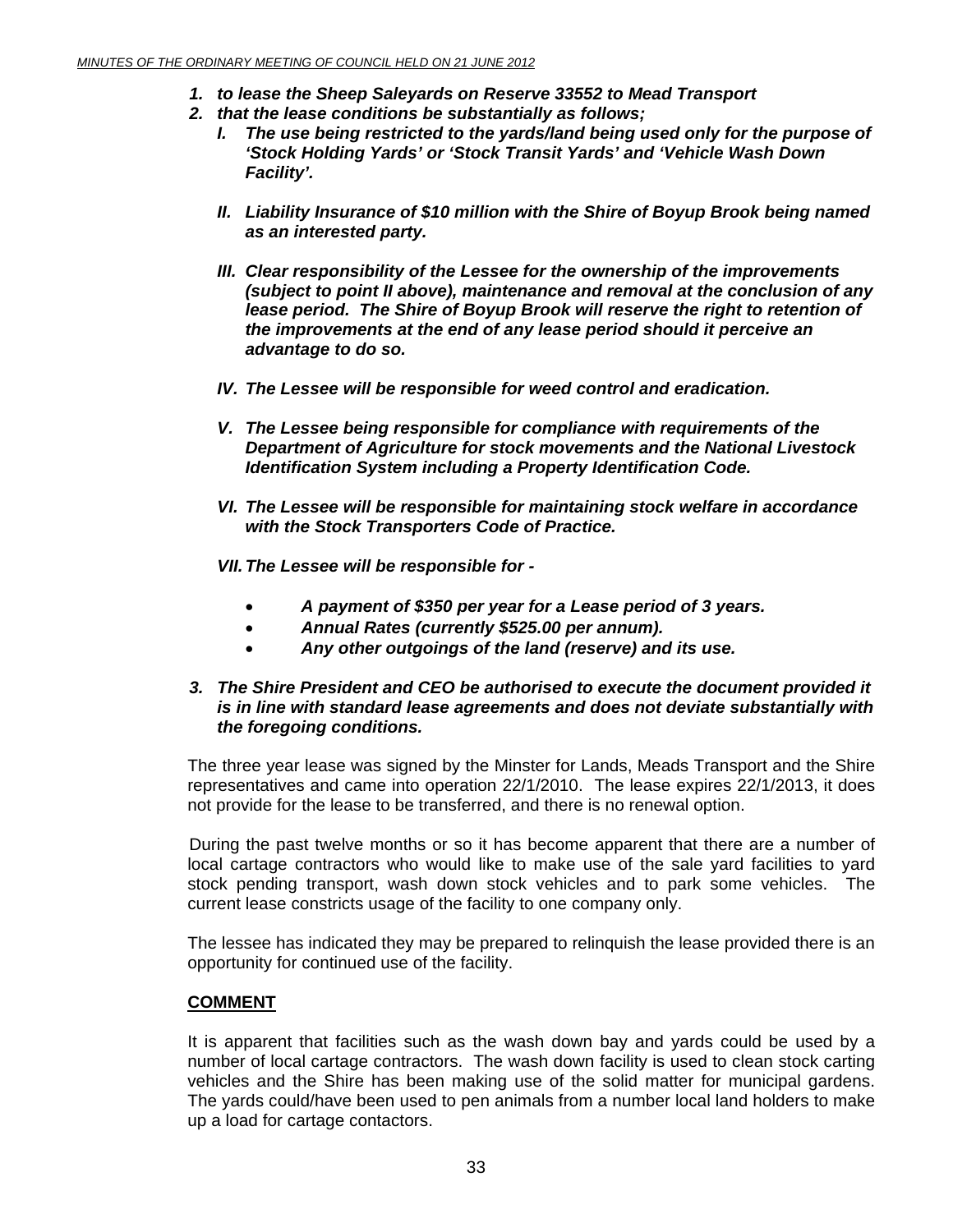The area provides an opportunity for contractors who do not have an alternative to park vehicles and the saleyards offer the opportunity for local stock sales.

In summary, the facility is of value to the community and opening up its use to more local contractors should not only benefit the contractors it should also benefit local land holders.

In looking at opportunities for alternative arrangements, it is apparent that one option is for Council to take over management of the facility and charge users a fee that is structured to make the operation cost neutral. Cartage contractors spoken to on the matter see this as a viable option. The plan here would be for Administration (the Chief Executive Officer at least in the first few meetings) to meet with the entities who would pay an annual fee for use of the facility to devise a draft set of rules, a maintenance plan and a set of fees for presentation to Council as part of the budget process. This group would then meet periodically, at least once per year, to review operations and fees. The benefit of this option would be the opportunity for users to join or drop out of the annual fee paying group.

Another option is for a group potential users to form a formal entity and for Council to lease the facility to this entity. This option would avoid Council having to be involved in maintenance, fee setting and the like but may restrict who could use the facility. It would enable the entity to take out public liability cover.

A further option might be for an informal group of users to lease the facility but all would need to be parties to the lease. State Land Services may see a problem with a lease to multiple entities and it might be difficult administering a lease where there a number of individual lessees. This option may also restrict who could use the facility.

The use of the yards for stock sales is an opportunity for additional income but the yards will need some work to meet safety requirements. Also, there is a need to improve the wash down facility, level some areas and fence the area to restrict access. It is expected that the cost of these works would be in the vicinity of \$60,000 and this project could be a candidate for the direct portion of the Country Local Government Fund. The intention is to come back to Council in July with a proposal for improvements to the Saleyards Reserve, a plan for how the works might be funded, and how the facility might operate (including a long term financial plan on a cost neutral basis). At this time though the purpose is to seek Council approval to formally seek Mead Transport's agreement to relinquish the lease on the condition it will still have access to the facility on payment of an equitable fee. This would give the company assured use to the end of the current lease period (22/1/2013) and so should not disadvantage it.

Council may choose to wait till the current lease expires to review the Saleyards. Whilst this is an option it would deny the more general use of the facility sought by local contractors until 2013 (and only then if Council was to opt for an operation that allowed this).

#### **CONSULTATION**

The author has spoken with some local contractors.

#### **STATUTORY OBLIGATIONS**

Nil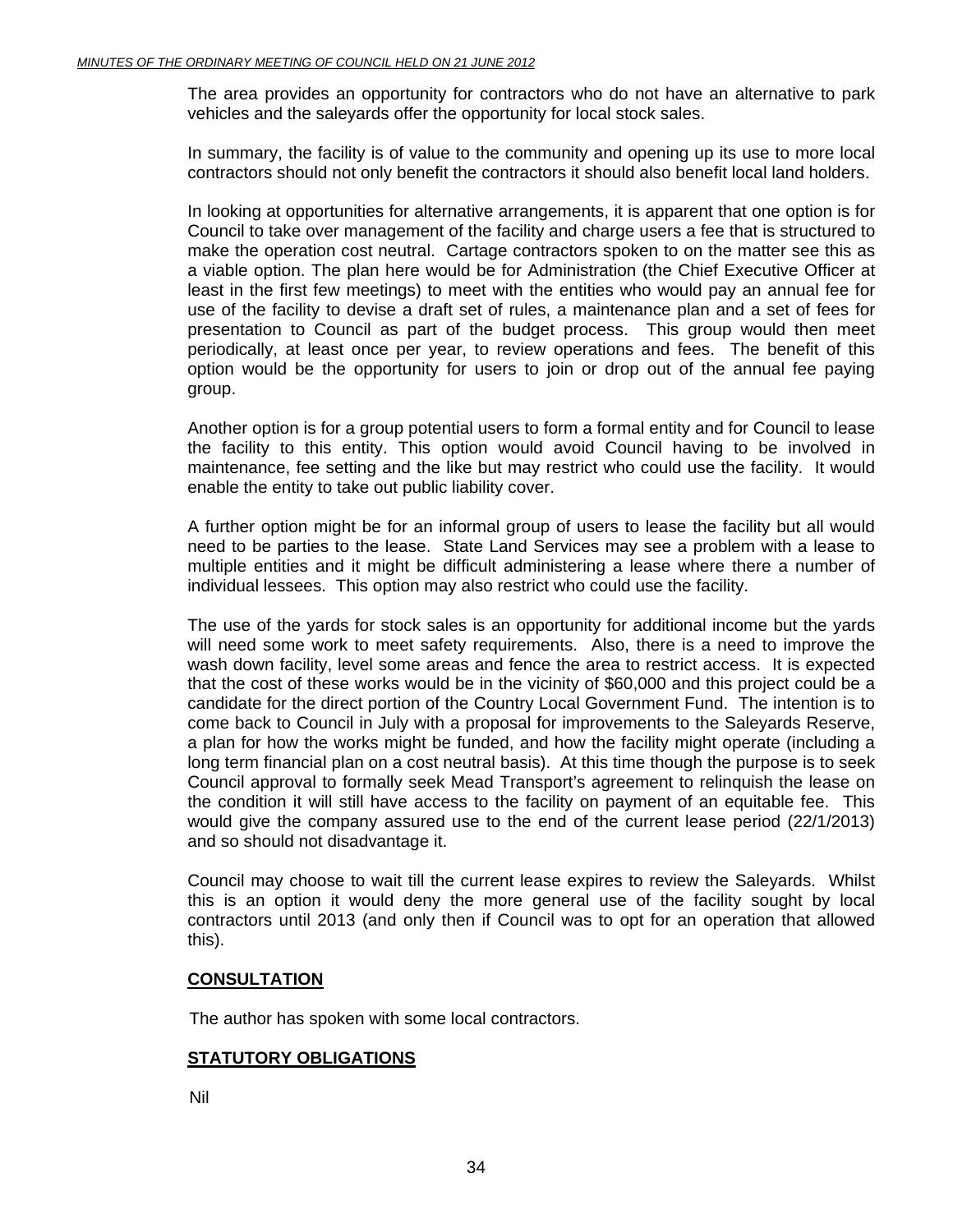#### **POLICY IMPLICATIONS**

Nil

#### **BUDGET/FINANCIAL IMPLICATIONS**

Nil at this time, any costs for improvements and maintenance and any change to the current lease income would occur in 2012/13 and would be incorporated into that year's budget.

#### **STRATEGIC IMPLICATIONS**

The proposed more general use of the Saleyards would assist local businesses such as cartage contractors and land holders who sell stock.

#### **SUSTAINABILITY IMPLICATIONS**

#### ¾ **Environmental**

Improvements to the wash down facility should reduce the spread of seeds into the Reserve on the opposite side of the road (the waste water is currently directed under the road to this Reserve), greater use of the yards should reduce weed growth, and increased use of the facility should improve management of the area generally. .

#### ¾ **Economic**

Opening the facility to more local contractors will improve their ability to provide services to local land holders.

#### ¾ **Socia**l

Council's management of the facility should reduce the number of maintenance related complaints. It should also address compliance related issues with the saleyards.

#### **VOTING REQUIREMENTS**

Simple majority

#### **COUNCIL DECISION & OFFICER RECOMMENDATION – ITEM 8.3.11**

#### **MOVED: Cr Biddle SECONDED: Cr Kaltrenrieder**

**That Council authorise the Chief Executive Officer to formally seek the agreement of Mead Transport to relinquish the current lease on the Saleyards on the condition it will still have access to the facilities at least to the end of the term of the lease on payment of equitable fee.** 

**CARRIED 6/0 Res 089/12**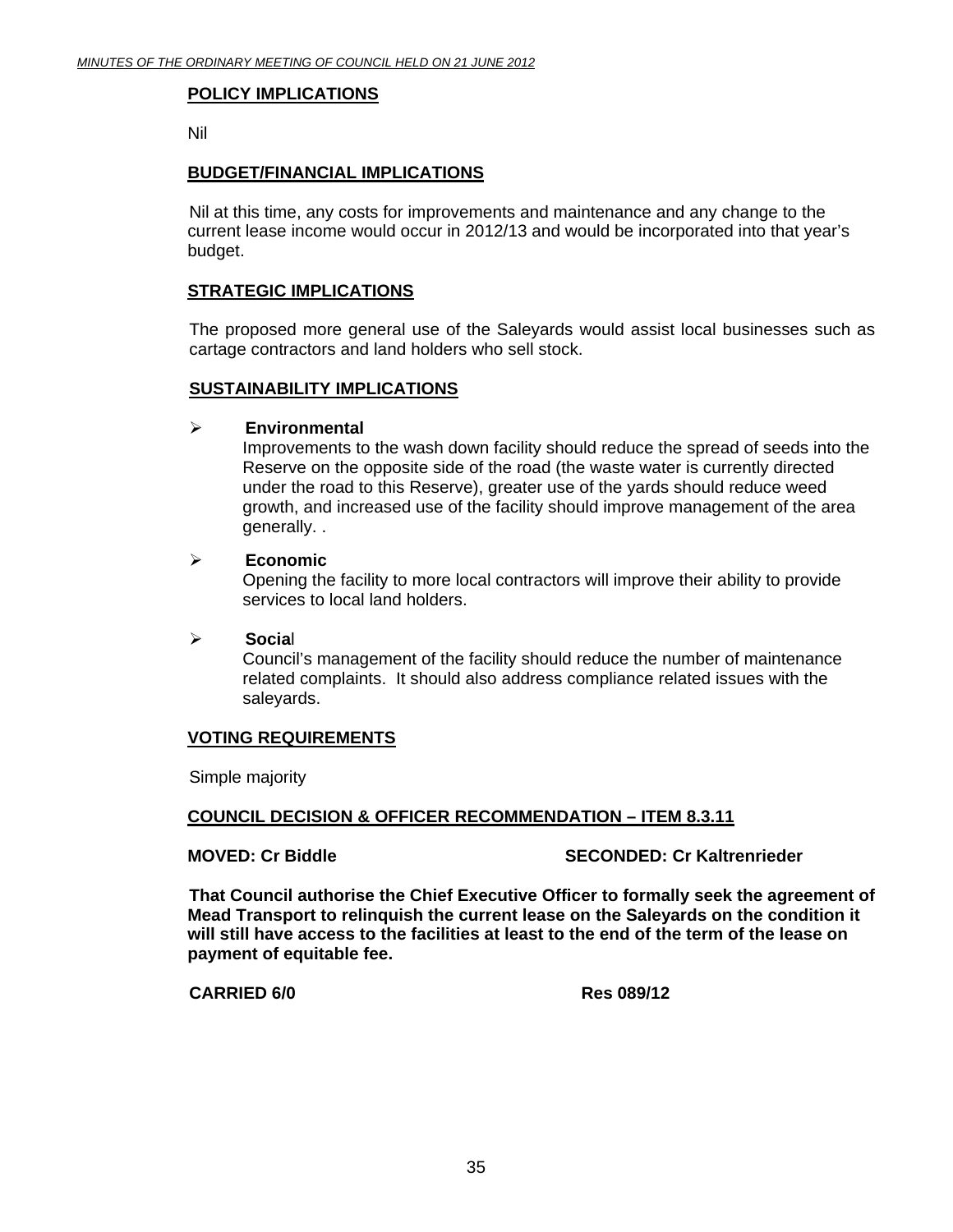#### **Cr Giles returned to the Chambers at 5.30pm and resumed the chair.**

#### <span id="page-35-0"></span>**9.1 COMMITTEE REPORTS**

#### **9.1.1 Minutes of the WALGASW Zone – 27 April 2012**

| Location:                              | Shire Dardanup                      |
|----------------------------------------|-------------------------------------|
| <b>Applicant:</b>                      | N/A                                 |
| <b>File:</b>                           |                                     |
| <b>Disclosure of Officer Interest:</b> | Nil                                 |
| Date:                                  | 10 June 2012                        |
| <b>Author:</b>                         | <b>WALGASW</b>                      |
| <b>Authorizing Officer:</b>            | Alan Lamb - Chief Executive Officer |
| <b>Attachments:</b>                    | Yes – Minutes                       |

#### **BACKGROUND:**

A WALGASW Zone meeting was held on 27 April 2012 Minutes of the meeting are laid on the table and circulated.

#### **COUNCIL DECISION & OFFICER RECOMMENDATION – ITEM 9.1.1**

**MOVED: Cr Moir**  $\qquad \qquad$  **SECONDED: Cr Biddle That the minutes of WALGASW Zone meeting held on 27 April 2012 be received. CARRIED 7/0 Res 090/12** 

#### **9.1.2 Bushfire Advisory Minutes & recommendations**

| Location:<br><b>Applicant:</b>         | N/A                                                                                |
|----------------------------------------|------------------------------------------------------------------------------------|
| <i>File:</i>                           |                                                                                    |
| <b>Disclosure of Officer Interest:</b> | None                                                                               |
| Date:                                  | 28 May 2012                                                                        |
| Author:                                | <b>Geoff Carberry</b>                                                              |
| <b>Authorizing Officer:</b>            | Not applicable                                                                     |
| <b>Attachments:</b>                    | Minutes - Annual General Meeting of the Bushfire<br><b>Advisory Committee 2012</b> |

#### **BACKGROUND**

An Annual General Meeting of the Bushfire Advisory Committee meeting was held on 22 May 2012

Minutes of the meeting are laid on the table and circulated (*refer to appendix 9.1.3)* 

\_\_\_\_\_\_\_\_\_\_\_\_\_\_\_\_\_\_\_\_\_\_\_\_\_\_\_\_\_\_\_\_\_\_\_\_\_\_\_\_\_\_\_\_\_\_\_\_\_\_\_\_\_\_\_\_\_\_\_\_\_\_\_\_\_\_\_\_\_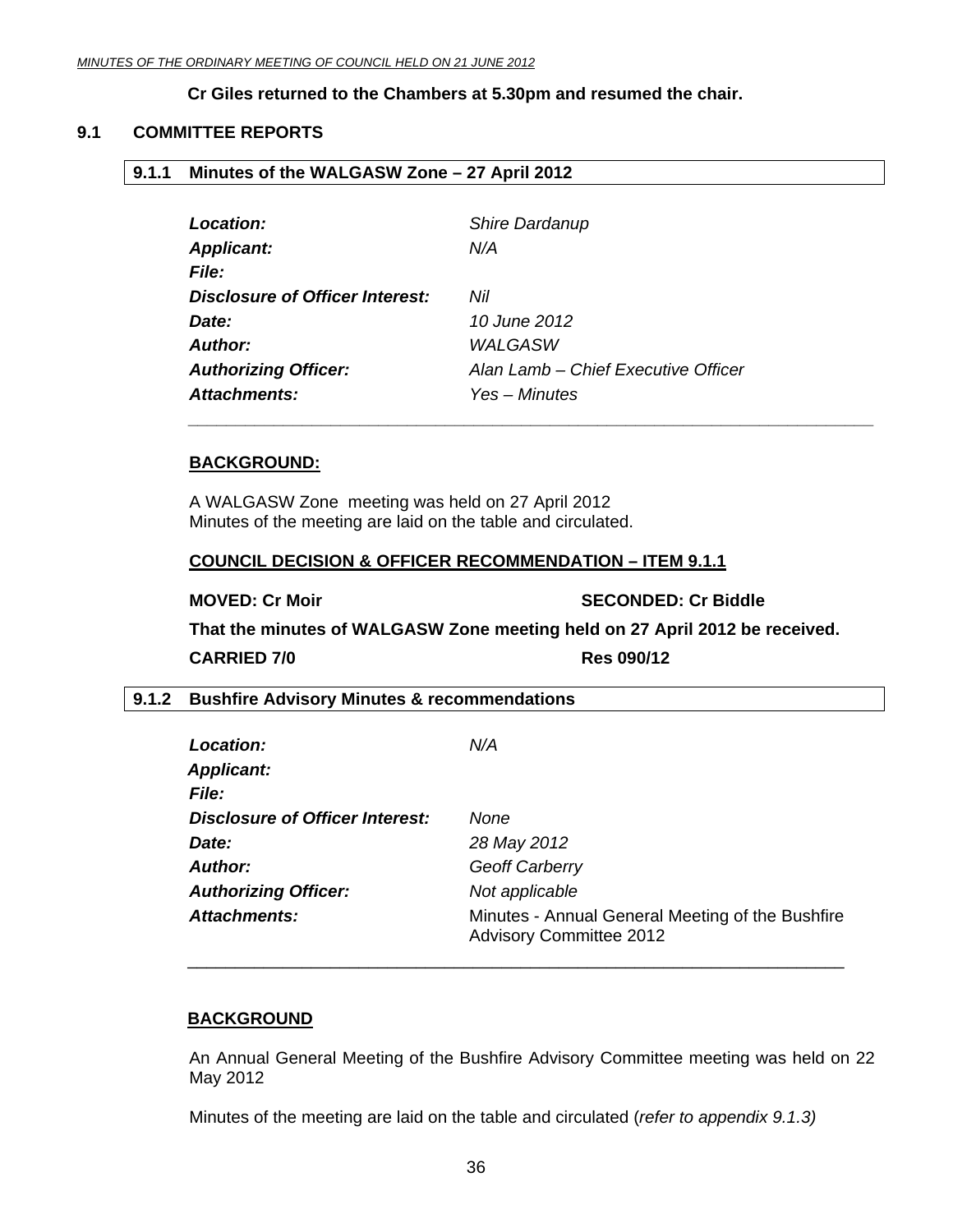#### <span id="page-36-0"></span>**VOTING REQUIREMENTS**

Simple majority

#### **COUNCIL DECISION & OFFICER RECOMMENDATION – ITEM 9.1.2**

#### **MOVED: Cr Oversby SECONDED: Cr Aird 3DECONDED: Cr Aird 3DECONDED: Cr Aird 3DECONDED:**

- **1. That the minutes of the Annual General Meeting of the Bushfire Advisory Committee meeting was held on 22 May 2012 be received.**
- **2. That Council accept and recognise those brigade representatives to the Bushfire Advisory Committee as listed in the minutes of the annual general meeting.**
- **3. That in accordance with the Bushfire Advisory Committee annual general meeting recommendation to Council. "That the annual firebreak order be amended to extend the restricted burning period from 1 March to 31 May inclusive in lieu of the current 1 March to 30 April inclusive with all signage being updated."**

#### **CARRIED 7/0 Res 091/12**

#### **10 MOTIONS OF WHICH PREVIOUS NOTICE HAS BEEN GIVEN**  Nil

#### **11 URGENT BUSINESS BY APPROVAL OF THE PRESIDENT OR A MAJORITY OF COUNCILLORS PRESENT**

In accordance with Standing Orders the President allowed the following urgent items of business to be conducted:

#### **11.1.1 Funding for Roads**

#### **MOVED: Cr Aird SECONDED: Cr Giles**

**That in recognition of the communities expressed high level of importance and priority for improvement and maintenance of roads, as demonstrated in the results of the Strategic Community Plan consultation process, Council consider as part of the 2012/13 budget process, increasing its own resources funding for roads by 10%.** 

#### **AMENDMENT**

**MOVED: Cr Moir** SECONDED: Cr Biddle

**That in recognition of the communities expressed high level of importance and priority for improvement and maintenance of roads, as demonstrated in the results of the Strategic Community Plan consultation process, Council consider as part of the 2012/13 budget process, increasing its own resources funding for roads.**

**CARRIED 5/2 Res 092/12** 

**Request for Vote to be recorded**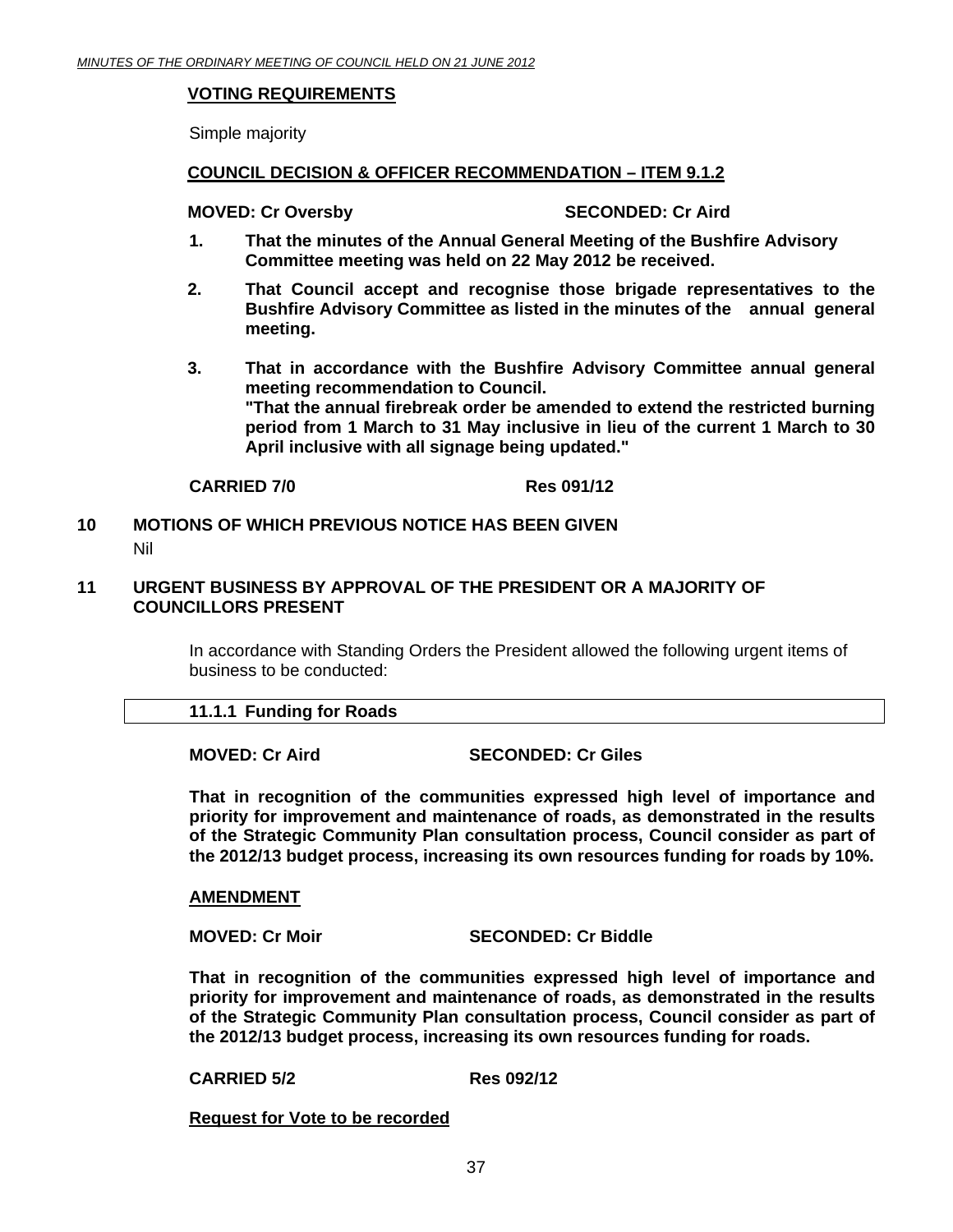<span id="page-37-0"></span>Cr Giles requested that the vote of all Councillors be recorded.

 **For Against Cr Moir Cr Aird Cr O'Hare Cr Giles Cr Biddle Cr Oversby Cr Kaltenrieder** 

The amended motion became the substantive motion

#### **COUNCIL DECISION**

**That in recognition of the communities expressed high level of importance and priority for improvement and maintenance of roads, as demonstrated in the results of the Strategic Community Plan consultation process, Council consider as part of the 2012/13 budget process, increasing its own resources funding for roads.** 

**CARRIED 7/0 Res 093/12** 

#### **11.1.2 Ward Meetings**

The Shire President approved of this late item of business being dealt with.

**MOVED: Cr Moir** SECONDED: Cr Biddle

**That Council institute for 12 months trial, biannual ward meetings in each ward as a ratepayer forum.** 

**CARRIED 7/0 Res 094/12** 

John Eddy, Rob Staniforth-Smith and Maria Lane left the Chambers at 5.54pm due to confidential matters.